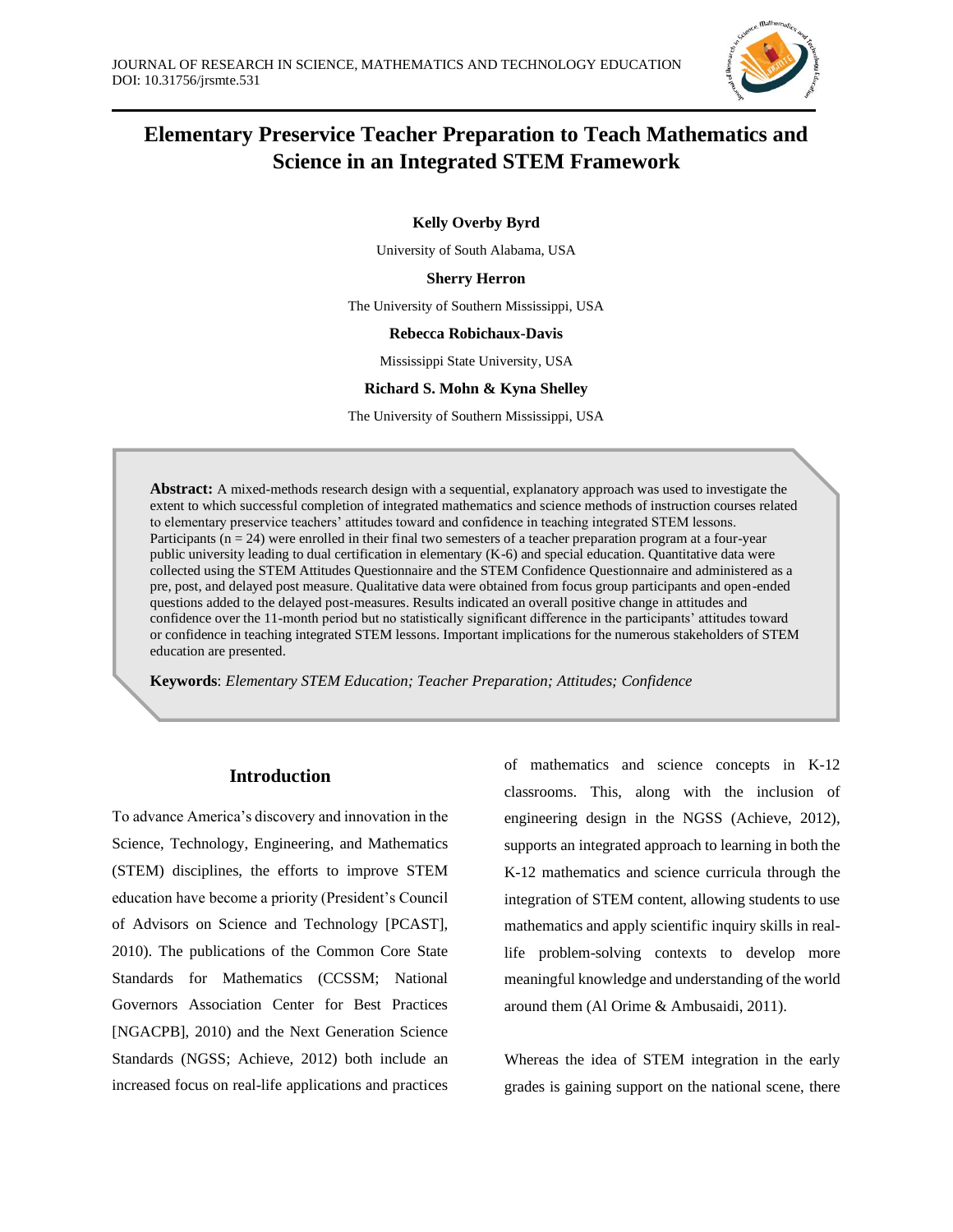remains a deficit in the provision of STEM education in elementary schools (Barcelona, 2014; Kurup et al., 2017). The responsibility for developing elementary preservice teachers' content knowledge and pedagogical knowledge for teaching integrated STEM content lies within teacher preparation programs (TPP). Engaging preservice teachers (PST) in STEM learning and teaching practices allows them to make connections across STEM disciplines, thus increasing their content knowledge, pedagogical content knowledge, and confidence for teaching integrated STEM lessons (Barcelona, 2014; Kurup et al., 2017).

Furthermore, as the attitudes teachers have toward a subject influence their own instructional practices, an important factor in STEM education is improving PST' attitudes toward an integrated approach to teaching mathematics and science, leading to understanding and teaching integrated STEM in their future classrooms (Corlu et al., 2015). PST' attitudes toward integrated STEM teaching are also significantly impacted by explicit integrated STEM instruction in TPP (Kurup et al., 2017; Radloff & Guzey, 2017). Additionally, embedding explicit instructional strategies for STEM integration situated in authentic learning experiences may increase PST' knowledge of and confidence in teaching meaningful integrated mathematics and science content through best practices, not to the detriment of either discipline but to the promotion of both (Al Orime & Ambusaidi, 2011). This study describes the experiences of 24 elementary PST participating in integrated mathematics and science methods courses and related field placements – as learners and educators – and the impact of these experiences on their attitudes and confidence related to teaching integrated STEM lessons in the elementary classroom.

# **Literature Review**

# **Mathematics and Science Integration**

Effective integrated instruction requires teachers to have a deeper knowledge of how to correlate the different content areas. This includes constructing lessons or units that complement and support content and learning skills in at least two subject areas. The integration of mathematics and science provides an avenue for students to develop a more meaningful understanding and value of the important connections between and real-life applications of mathematics and science. (Frykholm & Glasson, 2005; Furner & Kumar, 2007). Huntley (1998) developed the Mathematics/Science Continuum framework based on the five categories describing interactions between mathematics and science defined by participants at the 1967 Cambridge Conference (Education Development Center, 1969). Presented in the Mathematics/Science Continuum is the transformation of the discrete categories into continuous categories representing the extent of interaction between mathematics and science during instruction. The five categories include *mathematics for the sake of mathematics*, *mathematics with science*, *mathematics and science*, *science with mathematics*, and *science for the sake of science*. Separate approaches to teaching mathematics and science are at the ends of the continuum. Movement toward the middle of the continuum represents an "increased infusion of one discipline (mathematics or science) into the teaching and learning of the other discipline (science or mathematics)" (Huntley, 1998, p. 321). In the middle of the continuum is the complete integration of mathematics and science, in which activities or units are designed so that both disciplines interact resulting in student learning of more than just the content of each subject.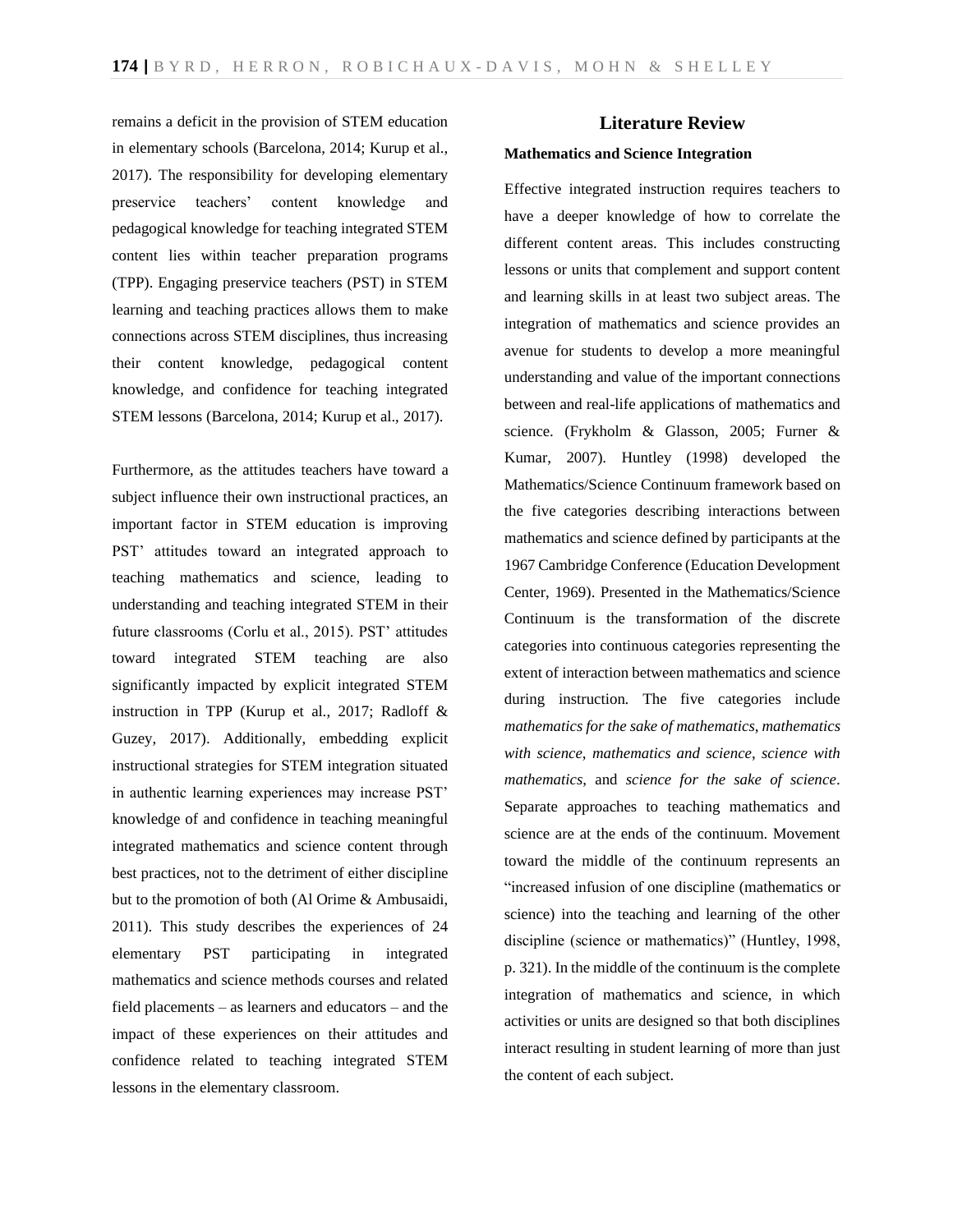Providing rich experiences for preservice teachers to develop both content and pedagogical knowledge for teaching connected mathematics and science within teacher education programs allows preservice teachers opportunities to connect mathematics and science in hopes that the same reform instruction would be implemented in their future classrooms. Furthermore, as methods of instruction courses within teacher preparation programs highly impact preservice teachers' self-efficacy in teaching, embedding integrated mathematics and science teaching may lead to an increase in preservice teachers' self-efficacy in teaching meaningful integrated mathematics and science lessons in the classroom (Frykholm & Glasson, 2005; Furner & Kumar, 2007).

#### **Integrated STEM Education**

Integrated STEM education provides opportunities for students to actively construct, contextualize, and connect STEM concepts in a social environment that is both learner-centered and knowledge-centered and can be described as the purposeful combination of some or all of the STEM disciplines into one class, unit, or lesson, with real-life application (Moore & Smith, 2014). STEM integration also includes STEMrelated teaching practices outlined in the NGSS (Achieve, 2012), CCSSM (NGACPB, 2010), and the Mathematics Teaching Practices (NCTM, 2014). Characteristics of STEM education also includes students participating in active and inquiry-based learning, working cooperatively in small groups, while solving problems situated in real life. Following the 5E model of teaching (Bybee et al., 2006), teachers act as facilitators of student-centered learning allowing sufficient time for students to initially explore the phenomena under investigation, resulting in a more indepth understanding of the STEM content. (Bybee, 2013; Navy & Kaya, 2020).

Potential benefits of integrated STEM learning experiences at the elementary school level have been identified in the literature (Barcelona, 2014; Kermani & Aldemir, 2015, Navy & Kaya, 2020). Barcelona (2014) found that student achievement at the elementary level was higher when students were engaged in integrated STEM learning, enhancing student learning and student attitudes as they are engaged in real-life, problem-solving learning contexts. Furthermore, providing early access to an understanding of the foundations of STEM learning within elementary classrooms may increase interest in and preparation of students to enter STEM careers (Kermani & Aldemir, 2015) as learning is made more relevant and at a deeper level of understanding for the students (Navy & Kaya, 2020).

Despite the potential benefits, effective implementation of integrated STEM education has been met with barriers and challenges at different levels. Teacher-related barriers have been identified in the literature that include insufficient content knowledge in STEM fields and the pedagogical strategies that could assist them in making meaningful and appropriate connections between or among the subjects (Frykholm & Glasson, 2005; Nadelson et al., 2013). Additionally, teachers bring their own beliefs to the classroom, including their experiences as learners of STEM subjects, predisposed to the teaching of mathematics and science in isolation as independent subjects in schools and curricula (Frykholm & Glasson, 2005; Moore & Smith, 2014). Teachers may also perceive authentic integration as impractical as they feel the pressure of high-stakes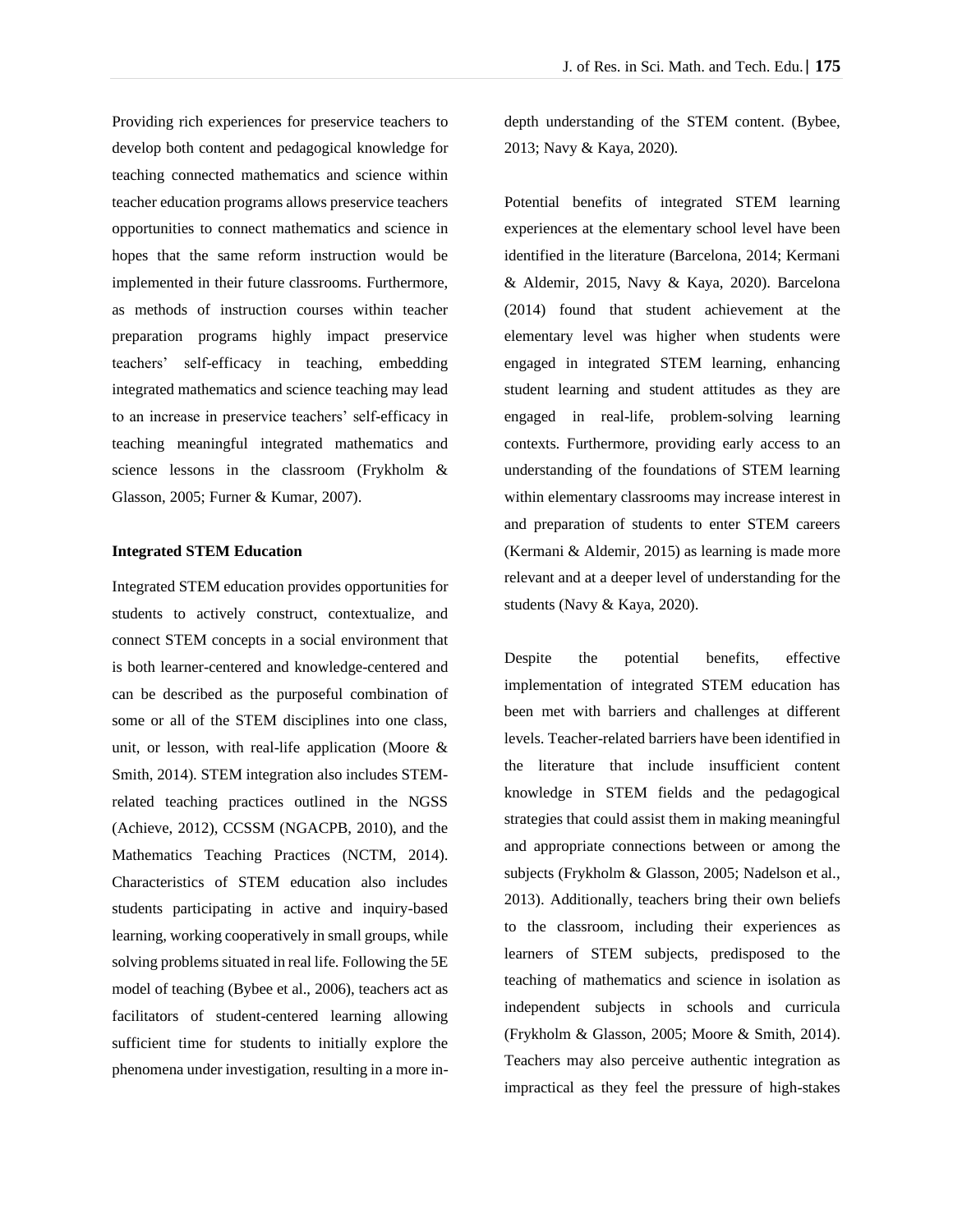tests which are designed with mathematics and science segregated, focusing on single content-specific knowledge, not practices or applications of knowledge. Moore and Smith (2014) also identified barriers for STEM integration including a lack of technology-related and other material resources, the scarcity of research-based integrated STEM curricula, and a lack of alignment of mathematics and science content standards. Furthermore, with the emphasis on numeracy and literacy, the amount of time teaching science and other content outside of mathematics and literacy has declined resulting in fewer opportunities for elementary teachers to increase their STEM content knowledge and heighten their perceptions of STEM teaching and learning so they may effectively implement integrated STEM education into their classrooms (Nadelson et al., 2013).

#### **Elementary STEM Teacher Preparation**

Integrated skills and knowledge in STEM fields, developed through early experiences in primary school, are crucial for the development of  $21<sup>st</sup>$ -century competencies. Future teachers play an important role in the development of these competencies and must have strong knowledge of both content and pedagogy in order to teach STEM lessons and make meaningful connections among STEM disciplines (Berlin & White, 2012; Epstein & Miller, 2011; Kurup et al., 2017). With an emphasis on the need for developing 21<sup>st</sup>-century skills in K-12 students, TPP must be the starting point with embedded experiences ensuring explicit connections are made among the STEM disciplines preparing PST to teach integrated STEM lessons (Corlu et al., 2015; Kurup et al., 2017; Riegle-Crumb et al., 2015).

In order for teachers to effectively teach STEM content, both their STEM content knowledge and teaching strategies for integrated STEM lessons must be improved; thus, teacher educators must be concerned with goals of integrated STEM teaching practices (Pimthong & Williams, 2021). Shulman's (1986) concept of pedagogical content knowledge (PCK) outlines important aspects of teaching with understanding including implementation of appropriate pedagogical strategies, assessment of student needs, knowledge of the curriculum, and the ability to develop conceptual understanding of concepts within the discipline. Within TPP, opportunities are needed for PST to develop an understanding of effective strategies for teaching integrated STEM lessons, leading to increased PCK for teaching integrated STEM content (Epstein & Miller, 2011; Pimthong & Williams, 2021).

In addition to knowledge for teaching STEM content, PST enter TPP with beliefs in their abilities and attitudes towards their skills in teaching STEM content effectively (Maher et al., 2013). The theory of planned behavior (Ajzen & Fishbein, 1980) emphasizes how a person's behavior is shaped by his or her knowledge, attitudes, values, subjective norms, and perceived behavioral control. According to Corlu et al. (2015), poor attitudes of PST toward mathematics and science may negatively affect their ability to learn and effectively teach the content in both subjects. By examining their own attitudes, concerns, and beliefs toward STEM education, PST may develop positive perceptions of STEM education and an awareness of how their future students will be impacted by positive experiences engaging in integrated STEM lessons (Maher et al., 2013). Throughout TPP, including more exposure to integrated STEM teaching and learning,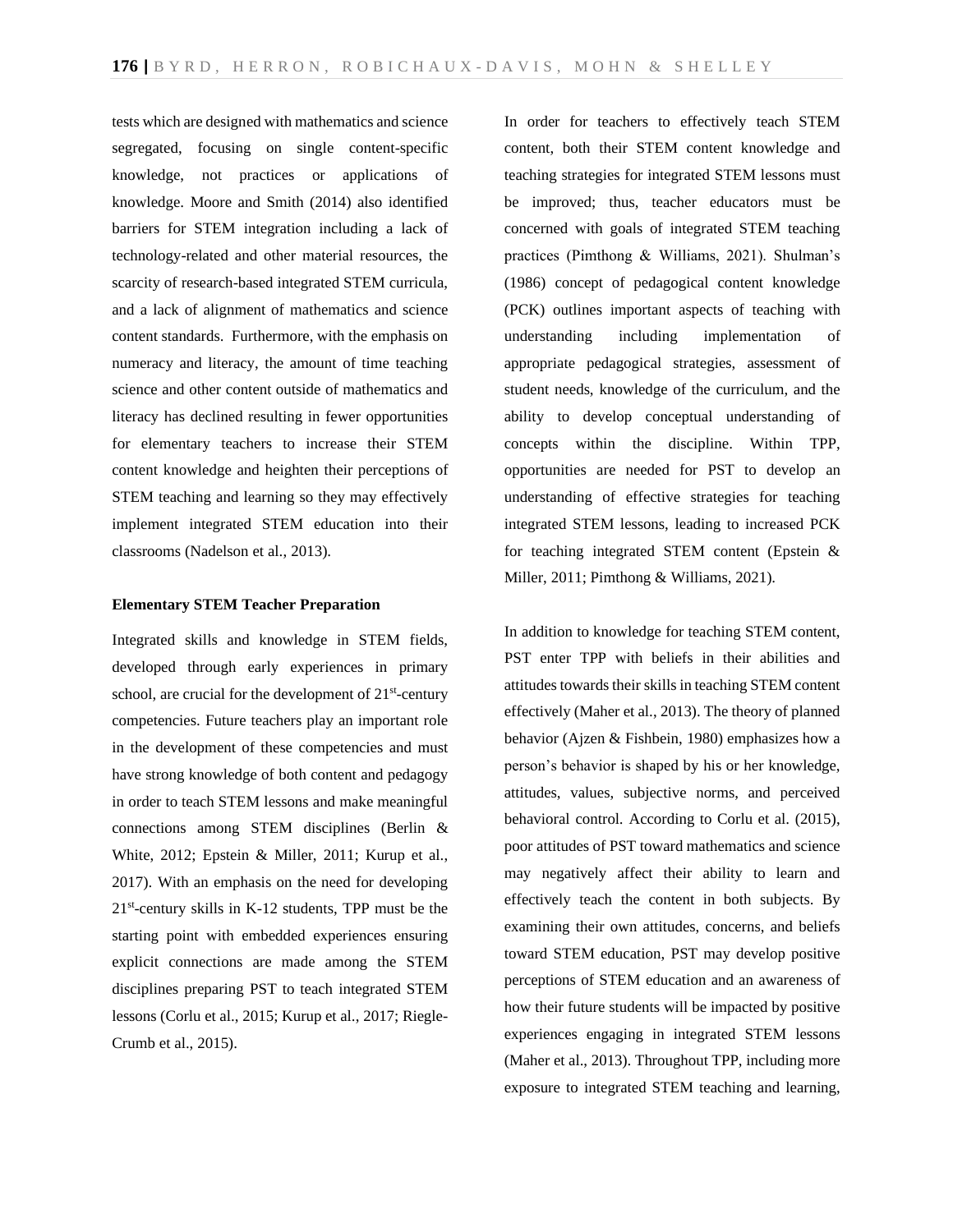focusing on real-life experiences, may enhance integrated STEM teaching and learning experiences in the PST' future classrooms (Barcelona, 2014; Kurup et al., 2017; Radloff & Guzey, 2017).

As a social cognitive theory, self-efficacy conceives a set of beliefs about a teacher's capacity to positively influence student learning including personal mastery experiences (Bandura, 1978; Tschannen-Moran & Hoy, 2001). According to Kurup et al. (2017), positive beliefs and understandings about STEM education can lead to more confident and competent teachers, connecting STEM learning to the daily lives of their students and equipping them with 21<sup>st</sup>-century skills. Additionally, PST need specialization in STEM practices and procedures including integrated teaching throughout their TPP (Kelley et al., 2020). Thus, participation in inquiry-based content and methods courses – including an integrated approach to teaching mathematics and science – may lead to enhanced attitudes toward and confidence in teaching integrated STEM content (Johnson et al., 2021; Corlu et al., 2015).

Field placements also play a pivotal role in determining the extent to which integrated STEM lessons are planned and implemented (Kurup et al., 2017). As PST more often experience segregated mathematics and science curricula, this lack of exposure to integrated teaching may result in PST feeling unprepared to teach integrated STEM lessons (Kurup et al., 2017). Thus, TPP need to offer PST an opportunity to observe and implement effective and authentic STEM practices in their field placements in classrooms with teachers who are committed to curriculum integration and in which integrated STEM

lessons are prevalent (Barcelona, 2014; Kurup et al., 2017; Radloff & Guzey, 2017).

The purpose of this study was to investigate the extent to which successful completion of integrated mathematics and science methods of instruction courses related to elementary preservice teachers' attitudes toward and confidence in teaching integrated STEM lessons. This mixed-methods study was guided by the following questions:

Among elementary PST participating in integrated mathematics and science methods of instruction courses:

- 1. …to what extent do their experiences relate to their attitudes toward teaching integrated STEM lessons?
- **2.** …to what extent do their experiences relate to their confidence in teaching integrated STEM lessons?

# **Research Design**

A mixed-methods, sequential, explanatory design was used to explore changes in elementary preservice teachers' attitudes toward and confidence in teaching integrated STEM lessons over the course of their final two semesters of a teacher preparation program. Both quantitative and qualitative data were collected over an 11-month period to gain a better understanding of the phenomena under investigation. Initial (pre) administration of the questionnaires in January was followed by a second (post) administration of the questionnaires in April. Collection of qualitative data through semi-structured interviews in May was followed by the final (delayed post) administration of the questionnaires with additional open-ended questions in November. Data were analyzed and triangulated to establish corroboration of the quantitative and qualitative data.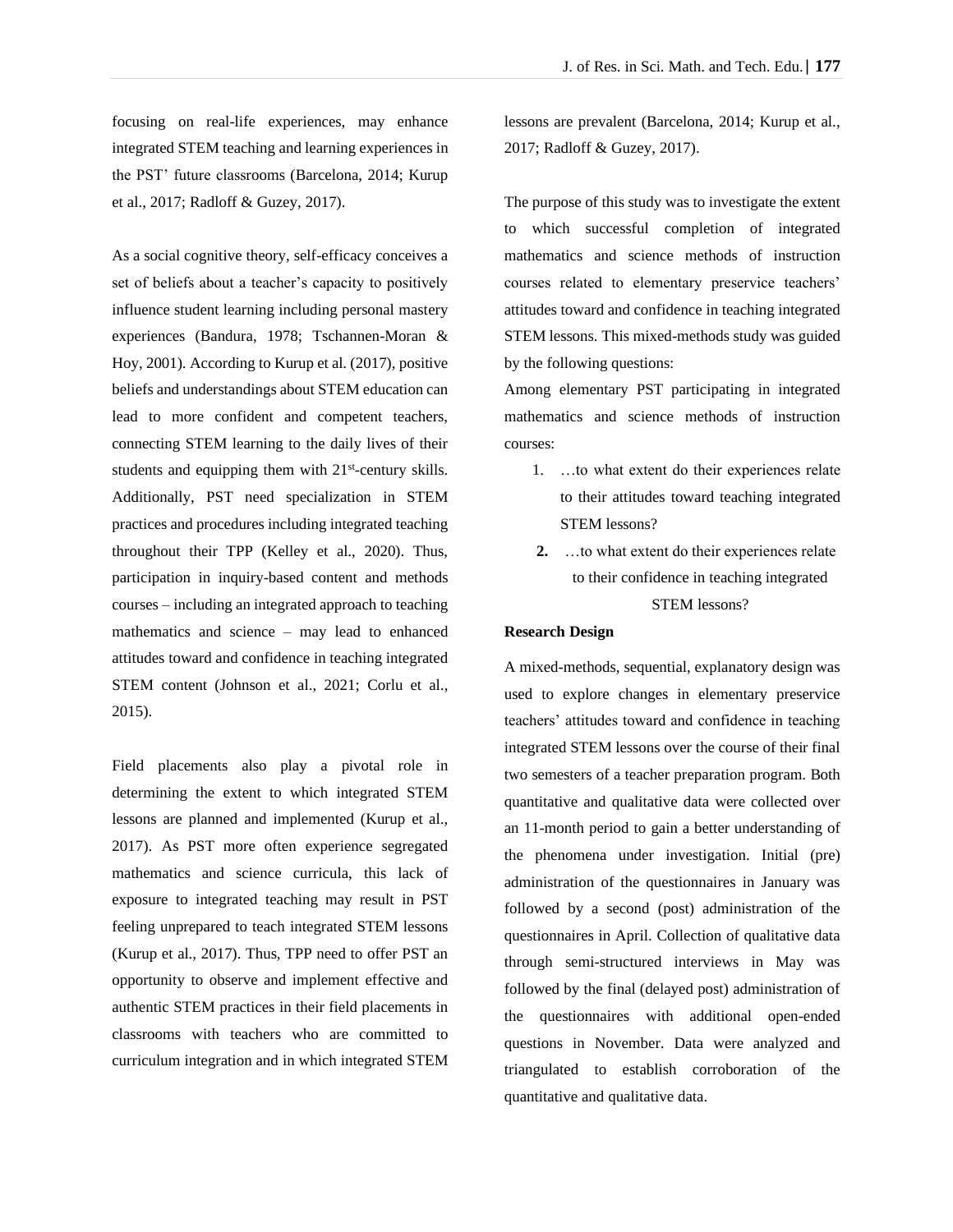#### **Participants**

Participants included 24 elementary PST at a four-year public university situated in an urban city in the southeastern United States and majoring in K-6 Teacher Education, leading to an opportunity to attain initial teaching certification in both Elementary Education and K-6 Collaborative Teaching (Special Education). A power analysis was conducted in *G\*Power* to determine the recommended sample size (Faul et al., 2013). Using standard power ( $\beta = 0.80$ ), alpha level of 0.05, and a medium effect size  $(f^2 = .25)$ , the recommended sample size was 28, which aligned with the suggested minimum sample size requirement for a multivariate analysis of variance (MANOVA) of at least 20 cases (Hair et al., 2010). Throughout the three phases of the study, data were collected from 34 elementary preservice teachers. Of the 34, 94% ( $N =$ 32) participated in the pretest, 94% (*N* = 32) participated in the posttest, and  $83\%$  ( $N = 30$ ) participated in the delayed posttest. Incomplete data in the delayed posttest was attributed to lack of enrollment in the Tier 4 Internship semester of four participants and lack of completion of the questionnaires by two participants. The two preservice teachers who did not participate in the pretest were different from the two who did not participate in the posttest, resulting in only  $72.2\%$  ( $N = 26$ ) of the preservice teachers participating in all three quantitative data collection time points. As a result of further data screening, two participants were eliminated from the study due to pattern responses. Both participants recorded the same score for each item even though both positively worded and negatively worded items were included. Thus, data provided by a total of 24 participants were used in this study. All participants were females (23 White and 1

African American) with ages ranging from 21 to 36 (*M*  $= 23.88, SD = 4.40$ .

To provide further explanatory power to the quantitative results, a purposeful sample of the participants in the quantitative phase was selected for the qualitative phase of this study (Creswell & Plano Clark, 2011; Johnson & Christensen, 2008). Following the posttest, 11 participants were selected to participate in a focus group based on their high level of engagement and interest in planning of and participation in integrated STEM lessons. Of the 11, four responded to the solicitation email with all being White females. Participation was voluntary with no incentives offered.

## **Context**

The K-6 program in this study is unique as the PST are prepared, through coursework and field experiences, for general education and special education settings. To build a sense of school culture and community (Kelley et al., 2020), the elementary preservice teachers remain in the same school placement for the final three semesters of the program, including the Tier 3 methods of instruction and Tier 4 internship semester. Furthermore, in effort to better prepare elementary PST to teach integrated STEM, the mathematics and science methods of instruction courses were revised to include integrated mathematics and science pedagogy using a variety of co-teaching strategies. Both methods of instruction courses, taught as separate courses, continued to include many content-specific learning experiences. However, authentic and intentional integrated mathematics and science learning activities were included in joint class sessions to offer the elementary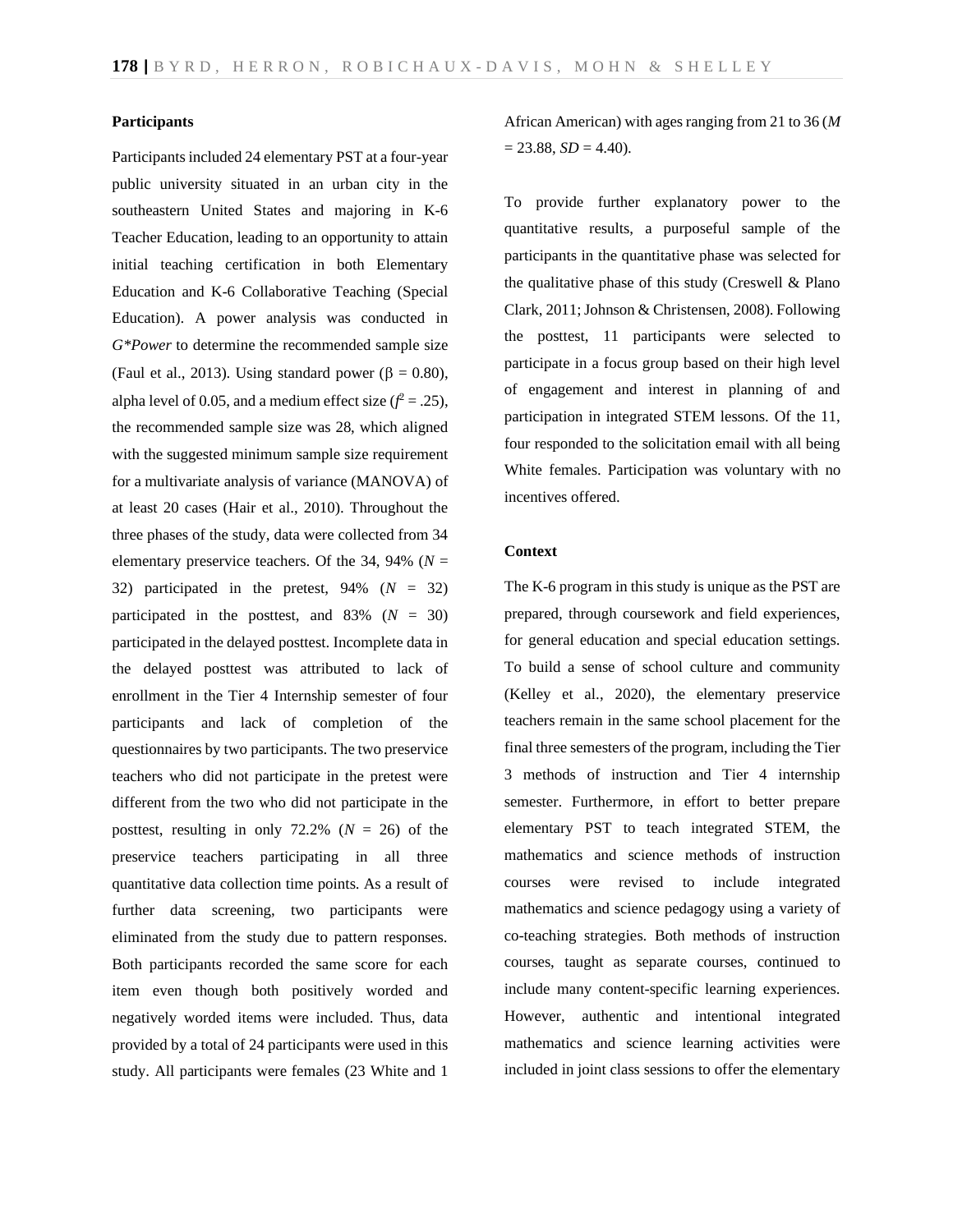PST an opportunity to experience integrated STEM education as learners and educators.

The Standards for Mathematical Practice (NGACPB, 2010), the Mathematics Teaching Practices (NCTM, 2014), and the Science and Engineering Practices (Achieve, 2012) guided PST engagement and learning through multiple integrated STEM lessons co-taught by the mathematics methods instructor, the science methods professor, and the special education professor in joint class sessions. The focus of these four cotaught lessons included: purposeful team teaching using faculty content expertise during participation in an integrated mathematics and science activity, use of observation data as formative assessment during participation in an integrated STEM activity, exploration of mathematics and science content standards and learning progressions through a lens of teaching all learners, and team lesson planning feedback from content expertise faculty including accommodations in STEM learning.

To deepen their experience, the preservice teachers – working in teams of four – were required to collaboratively plan an integrated STEM lesson focused on specific grade-level aligned mathematics and science content standards that were purposefully selected by the course instructors to allow for authentic mathematics and science integration. Using the Mathematics/Science Continuum model (Huntley, 1998) as the theoretical framework, the teams developed a *mathematics and science* integrated lesson that falls in the middle of the continuum. Implementation of active, inquiry-based learning using a hands-on approach for both the mathematics and science content, student engagement in real-world problem solving guided by the 5E model of instruction (Bybee et al., 2006), and appropriate accommodations were required components. After the initial draft of the lesson plan was completed, each team met with and received individual feedback from the content expertise faculty to ensure the mathematics and science content was accurate and effective pedagogical strategies aligned with mathematics and science integration. Following the feedback session, the team lesson plans were presented to both the faculty and their peers during one joint class session, providing additional feedback used to further refine their integrated STEM lessons. Building on the team planning experience, the PST used both mathematics and science content standards in their K-6 grade level placements, based on district-level pacing guides, to individually plan and implement integrated STEM lessons as a three- to five-day learning segment during the final two weeks of the semester. The individual integrated learning segment also used the Mathematics/Science Continuum model (Huntley, 1998) as the theoretical framework on which the PST developed *mathematics and science* integrated lessons. During the following internship semester completed at the same school, the participants were not required to plan and implement integrated STEM lessons unlike during the methods semester. However, they were required to teach all subjects for a minimum of 10 consecutive days, with the opportunity to teach integrated STEM lessons.

### **Instruments**

#### *Quantitative Data*

The STEM Attitudes Questionnaire, adapted from the Survey of Attitudes Toward Statistics-36 (SATS-36) (Schau, 2003a), was used to measure participants' attitudes toward teaching mathematics and science in an integrated STEM framework. The STEM Attitudes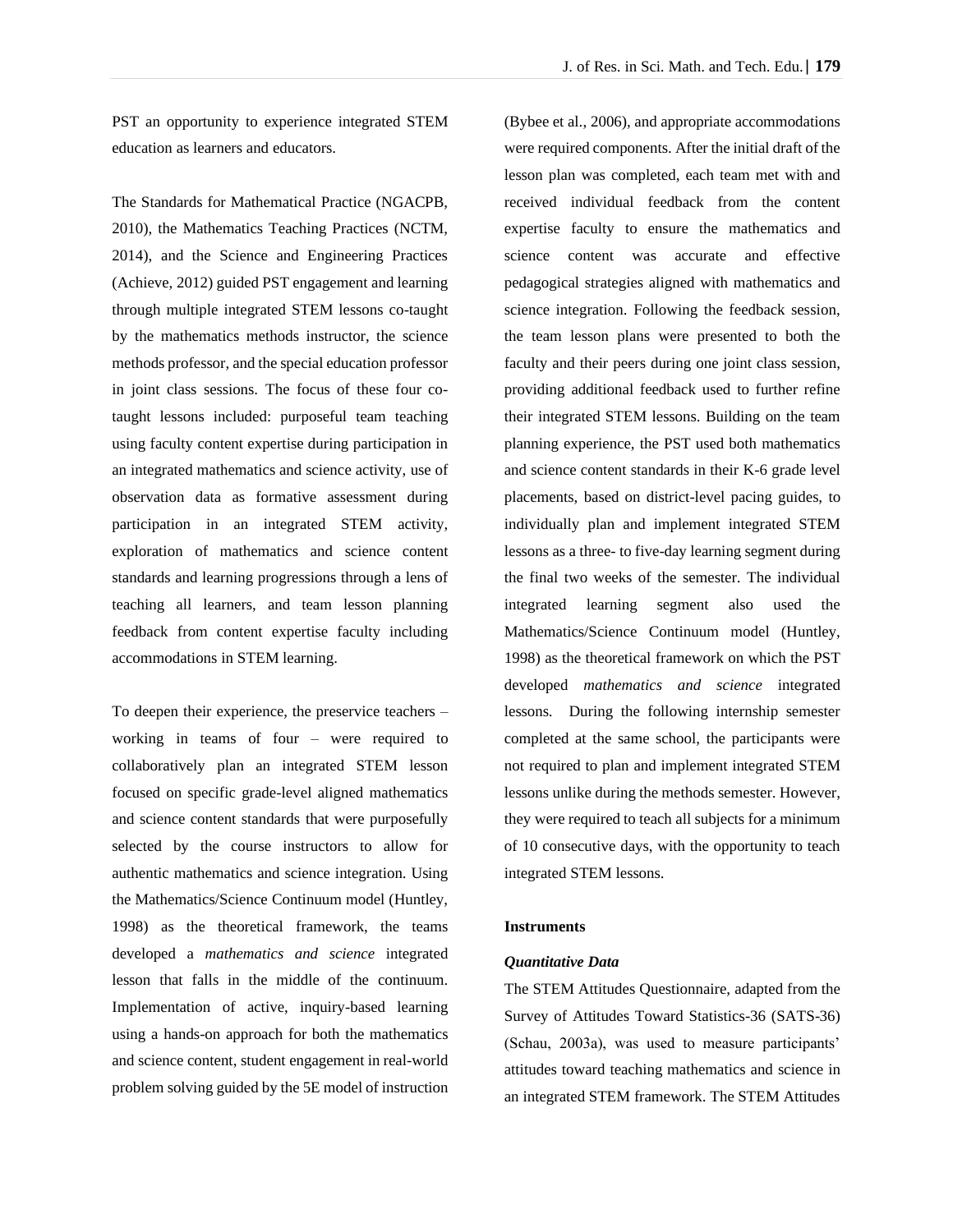Questionnaire consisted of 34 items that assess six components of attitudes: Affect, Cognitive Competence, Value, Difficulty, Interest, and Effort. Participants responded to each item using a 7-point Likert-type scale ranging from 1 = *strongly disagree* to 7 = *strongly agree*. Table 1 describes each component and provides sample items from the STEM Attitudes Questionnaire that were modified to reflect a focus on integrated STEM education. The structure,

original scale, and scoring method of the original instrument were maintained. Prior to scoring, responses to the 19 negatively worded items were reversed so that a higher numbered response corresponds to more positive attitudes. Each component score was determined by calculating each component's item response mean, and the composite attitudes score was determined by calculating the mean of all the item responses.

# **Table 1**

| Component                                  | Definition                                                                                                                                             | Sample Item                                                                                                                                              |  |
|--------------------------------------------|--------------------------------------------------------------------------------------------------------------------------------------------------------|----------------------------------------------------------------------------------------------------------------------------------------------------------|--|
| Affect<br>$(6$ items)                      | Elementary preservice teachers'<br>"feelings concerning" teaching<br>integrated STEM lessons                                                           | "I will like teaching mathematics<br>and science in an integrated STEM<br>framework."                                                                    |  |
| <b>Cognitive Competence</b><br>$(6$ items) | elementary preservice teachers'<br>"attitudes about their intellectual<br>knowledge and skills when applied<br>to" teaching integrated STEM<br>lessons | "I am capable of learning how to<br>teach mathematics and science in<br>an integrated STEM framework."                                                   |  |
| Value<br>$(9$ items)                       | elementary preservice teachers'<br>"attitudes about the usefulness,<br>relevance, and worth" of teaching<br>integrated STEM lessons                    | "Teaching mathematics and science<br>lessons in an integrated STEM<br>framework should be a required<br>part of my professional teacher<br>preparation." |  |
| Difficulty<br>(7 items)                    | elementary preservice teachers'<br>"attitudes about the difficulty" of<br>teaching integrated STEM lessons                                             | "Integrating mathematics and<br>science in a STEM framework is<br>complicated."                                                                          |  |
| <b>Interest</b><br>$(4$ items)             | elementary preservice teachers'<br>"level of individual interest" in<br>teaching integrated STEM lessons                                               | "I am interested in being able to<br>plan and teach lessons that integrate<br>mathematics and science."                                                  |  |
| <b>Effort</b><br>$(4$ items)               | "amount of work" the elementary<br>preservice teacher devotes to teach<br>integrated STEM lessons                                                      | "I plan to persevere in planning and<br>teaching integrated mathematics<br>and science lessons.                                                          |  |

*STEM Attitudes Questionnaire: Components, Definitions, and Sample Items*

*Note.* Adapted from *The Importance of Attitudes in Statistics Education* by C. Ramirez, C. Schau, & E. Emmioglu, 2012, p. 61. [www.evaluationandstatistics.com](http://www.evaluationandstatistics.com/)

The STEM Confidence Questionnaire was adapted from the Self-Efficacy to Teach Science in an Integrated STEM Framework (SETIS) instrument (Mobley, 2015). The STEM Confidence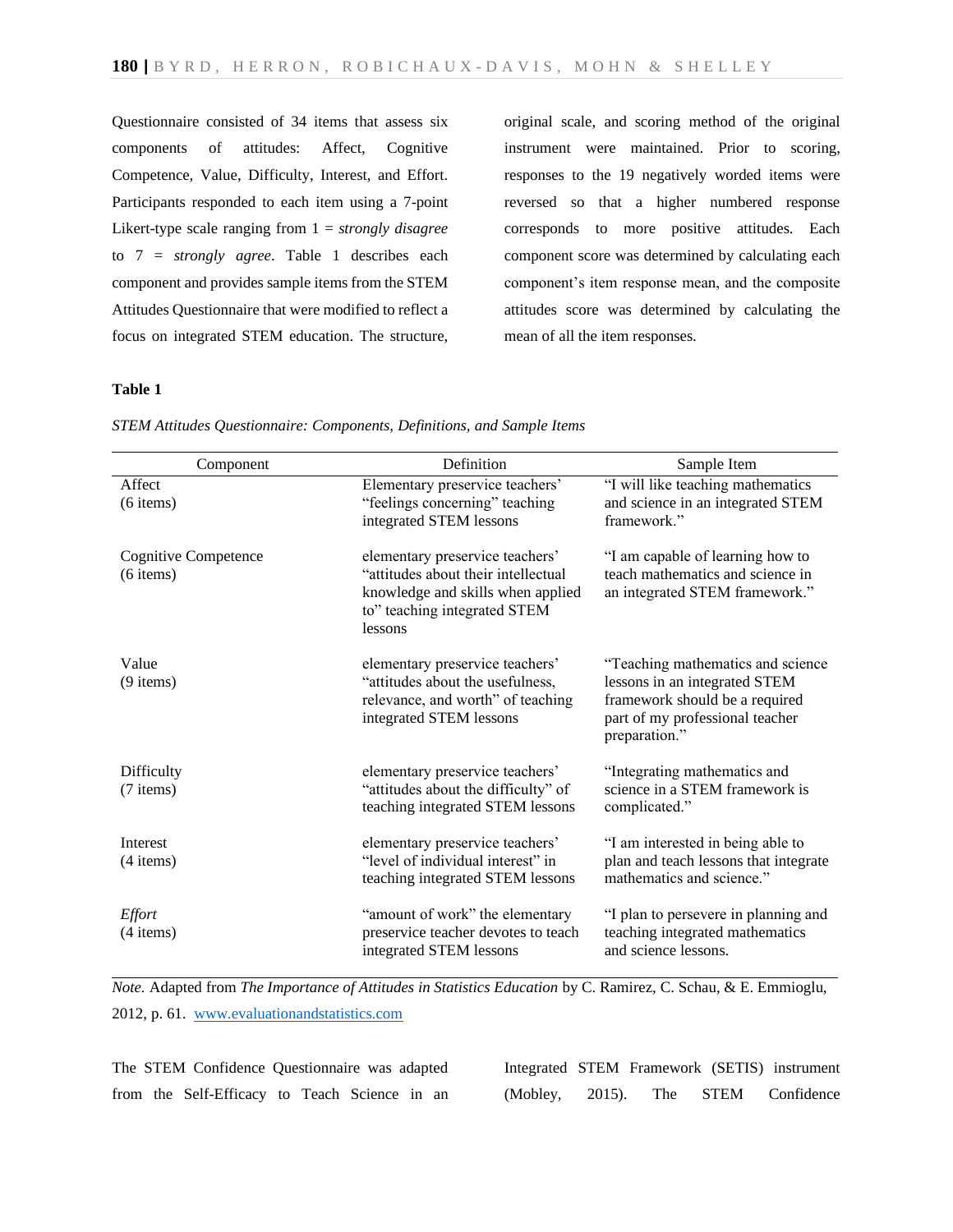Questionnaire – used to measure participants' confidence to teach mathematics and science in an integrated STEM framework – consisted of 30 selfreport items that assess three factors of confidence: Social, Personal, and Material. Participants responded to each item using a 4-point Likert-type scale ranging from 1 = *Cannot do this at all* to 4 = *Very confident I can do this*. Table 2 describes each of the three factors and provides sample items from the STEM Confidence Questionnaire that were modified to reflect a more general focus on science and mathematics. The structure, original scale, and scoring method of the original instrument were maintained. Each factor score was determined by calculating the mean of the item responses within each factor, and the overall confidence score was determined by calculating the mean of the item responses.

# **Table 2**

| Factor                                             | Definition                                                                                                                                                                                                                                                                            | Sample Item                                                                                                                                                                                        |
|----------------------------------------------------|---------------------------------------------------------------------------------------------------------------------------------------------------------------------------------------------------------------------------------------------------------------------------------------|----------------------------------------------------------------------------------------------------------------------------------------------------------------------------------------------------|
| Social<br>"others-oriented"<br>$(10$ items)        | elementary preservice teachers'<br>confidence in their ability to teach<br>mathematics and science in an<br>integrated STEM framework<br>"related to aspects of self-efficacy<br>that were not entirely within the<br>teachers' control"                                              | Choose your level of confidence in<br>your ability to "Earn acceptable"<br>teacher-evaluation/performance<br>scores while teaching science and<br>mathematics in an integrated STEM<br>framework." |
| Personal<br>"self-oriented"<br>$(5$ items)         | elementary preservice teachers'<br>confidence in their ability to teach<br>mathematics and science in an<br>integrated STEM framework<br>"related to aspects of self-efficacy<br>that are within the control of the<br>individual and theoretically immune<br>from outside influence" | Choose your level of confidence in<br>your ability to "Use my<br>understanding of integrated STEM<br>in a way that allows me to teach<br>science and mathematics<br>effectively."                  |
| Material<br>"peripherally-oriented"<br>$(4$ items) | elementary preservice teachers'<br>confidence in their ability to teach<br>mathematics and science in an<br>integrated STEM framework<br>"related to aspects of self-efficacy<br>that reside outside of individual or<br>social control"                                              | Choose your level of confidence in<br>your ability to "Access technology<br>to teach science and mathematics<br>from within an integrated STEM<br>framework."                                      |

*STEM Confidence Questionnaire: Factors, Definitions, and Sample Items*

*Note.* Adapted from *Development of the SETIS instrument to measure teachers' self-efficacy to teach science in an integrated STEM framework* (Doctoral Dissertation) by M. Mobley, 2015, p. 99.

Reliability for both questionnaires at each of the three time points was established through item analysis using Cronbach's alpha (1951). Item analysis for the STEM Attitudes Questionnaire revealed a range of

reliability coefficients which included the components of Affect (.84 to .87), Cognitive Competence (.72 to .81), Value (.70 to .84), Difficulty (.52 to .71), Interest (.89 to .92), and Effort (.48 to .79). The reliability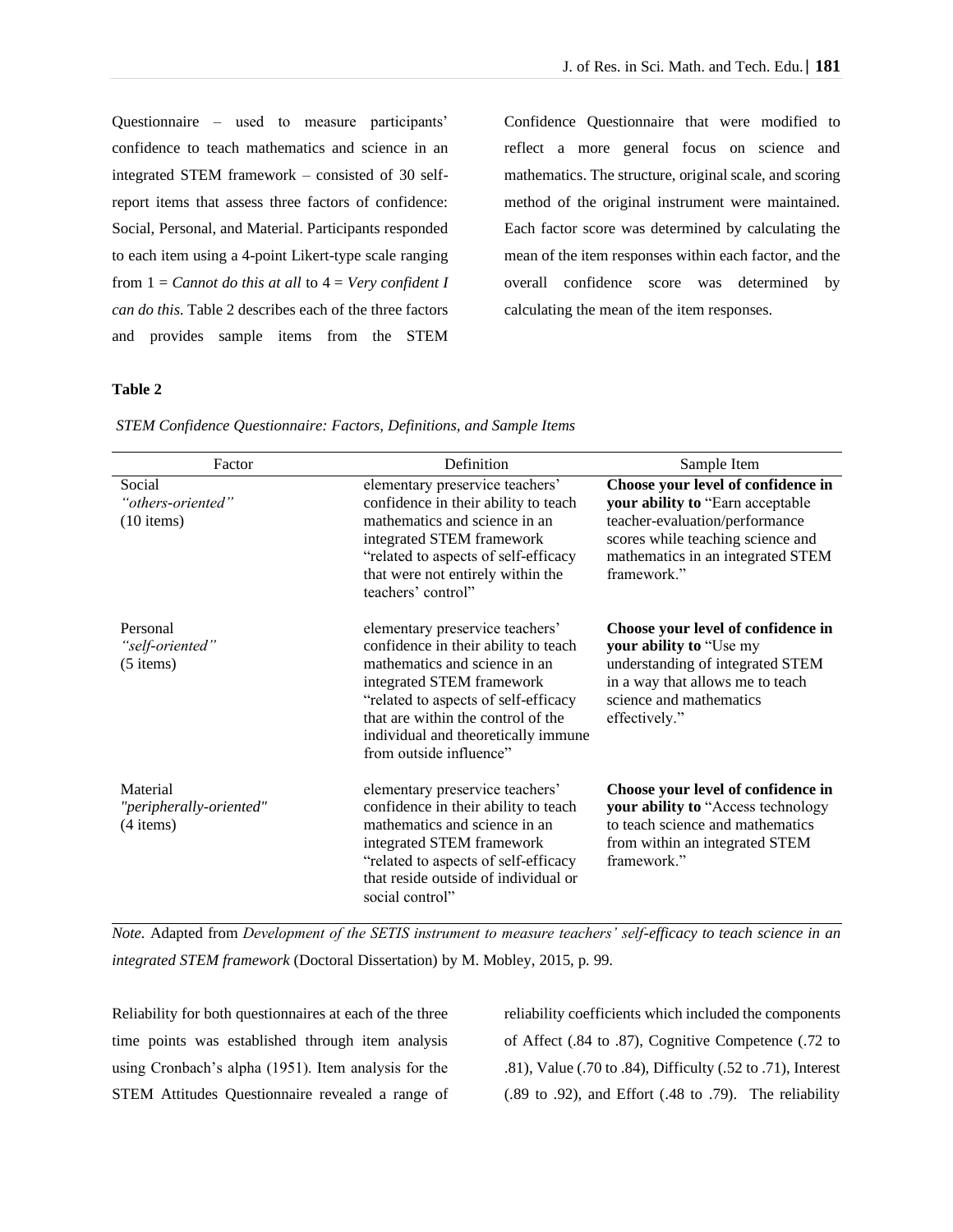analysis supported the prior analyses performed on the original SATS-36 components with single administration (Nolan et al., 2012). The reliability coefficients for the three factors within the STEM Confidence Questionnaire were all above .80 for the pre, post, and delayed posttests supported by the prior analyses in the development of the original SETIS instrument (Mobley, 2015). Content validity for both questionnaires was established through an expert panel of four teacher education professors with STEM backgrounds who conduct research on STEM integration. The panel reviewed the items for relevance and made suggestions for alternative wording of unclear or confusing items.

## *Qualitative Data*

Upon initial quantitative data analysis, research-based questions for the focus group interview protocol were developed by the Tier 3 methods faculty to provide additional insight into changes in attitudes toward and confidence in planning and teaching integrated STEM lessons, including barriers and challenges related to integrated STEM teaching, during the methods semester. Additionally, open-ended questions were added to the instruments for the delayed post administration to allow the participants to explain in greater depth how their attitudes toward and confidence in teaching integrated STEM lessons had changed over the two semesters and describe barriers and challenges faced during the internship semester. Both the focus group interview protocol and the openended questions were reviewed by experts in the field to establish validity and provide suggestions for alternate wording to ensure the questions were clear and concise.

#### **Data Collection and Analysis**

## *Quanitative Data*

Participants completed both questionnaires at three different time points during this study—pretest (January), posttest (April), and delayed posttest (November). Participants completed the pretest and posttest online during an on-campus class meeting at the beginning and the end of the methods semester. The delayed posttest was administered online during the final three weeks of the participants' internship. Links to the questionnaires were emailed to the participants with instructions to complete within two weeks. A follow-up email, at the end of two weeks, reminded participants to complete the questionnaires within one week.

Descriptive statistics, including measures of central tendency, were used to initially describe, summarize, and interpret the data noting any possible trends. As research suggests a relationship between teacher attitudes and confidence (Tschannen-Moran & Hoy, 2001), a multivariate analysis of variance (MANOVA) with repeated measures was used to identify statistically significant main and interaction effects of time (pre, post, delayed post) for the scales associated with attitudes and confidence. All assumptions were tested and none were violated.

## *Qualitative Data*

Upon completion of the methods semester, semistructured interviews with four participants were conducted within a focus group. The audio file from the focus group interviews was transcribed, and multiple cycles of coding were employed to identify emerging themes using the qualitative software Quirkos. The constant comparative method (Glasser & Strauss, 1967) was implemented to analyze qualitative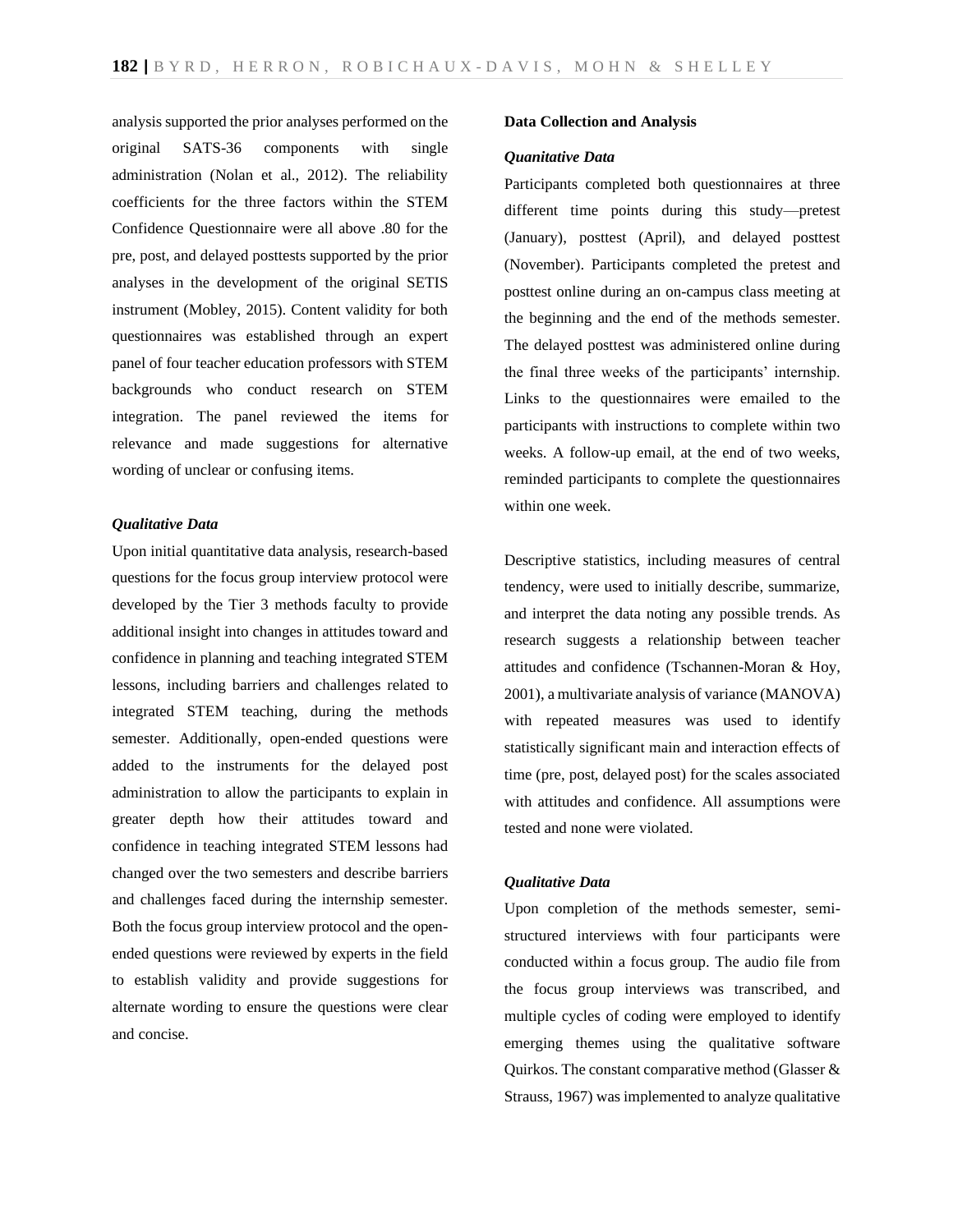data obtained from the focus group interviews and the written responses to the open-ended questions. After multiple cycles of open coding, six initial themes emerged: perceptions of STEM integration, characteristics of STEM integration, barriers to STEM integration, STEM content knowledge, classroom teacher support, and modeling of lessons. Further analysis was conducted to identify significant overlaps between several themes resulting in three major categories: experiences preservice teachers believed impacted their attitudes, experiences preservice teachers believed impacted their confidence, and barriers to and challenges faced related to integrated STEM lessons.

# **Results**

# **Quantitative Data**

Based on the normal sampling distribution of scores, paired-samples *t* tests, using a two-tailed 95% confidence interval, were conducted to determine if there were any overall statistically significant differences from pretest to posttest in the participants' attitudes toward and confidence in teaching integrated STEM lessons during the methods semester and to inform subsequent data analysis of the delayed post measures. Shown in Table 3, the findings revealed a statistically significant difference  $(p = .001)$  in the participants' confidence in teaching integrated STEM lessons from the beginning ( $M = 3.00$ ,  $SD = 0.57$ ) to the end  $(M = 3.37, SD = 0.41)$  of the Tier 3 methods semester.

#### **Table 3**

*Changes in Preservice Teachers' Attitudes and Confidence During the Methods Semester*

|            | Pretest    | Posttest   |             |              |             |  |
|------------|------------|------------|-------------|--------------|-------------|--|
|            | M(SD)      | M(SD)      | t statistic | Significance | Effect size |  |
| Attitudes  | 5.07(0.66) | 5.28(0.64) | $-1.855$    | $p = .076$   | $r = .36$   |  |
| Confidence | 3.00(0.57) | 3.37(0.41) | $-3.655$    | $p = .001$   | $r = .37$   |  |

Results from the MANOVA with repeated measures revealed no statistically significant effect of time on the participants' attitudes towards or confidence in teaching integrated STEM lessons. However, although not statistically significant, findings revealed positive changes in the participants' attitudes in each of the components except Effort over the two semesters. While the data showed an overall positive change in the participants' attitudes over the two semesters, the scores from post ( $M = 5.28$ ,  $SD = 0.64$ ) to delayed posttest  $(M = 5.21, SD = 0.71)$  decreased throughout the internship semester. Within four of the subscales

(Affect, Cognitive Competence, Value, Difficulty), there was a slight increase in reported attitudes; however, the decrease in attitudes within the Interest and Effort subscales contributed to the overall decrease throughout the internship semester. Within the subscale of Effort, there was a statistically significant effect of time on the elementary preservice teachers' attitudes towards teaching integrated STEM lessons,  $\Lambda = 0.67$ ,  $F(4, 17) = 5.37$ ,  $p = .01$ . The results of the analysis of the STEM Attitudes Questionnaire, by the six components of attitudes to and the composite attitudes scores, are shown in Table 4.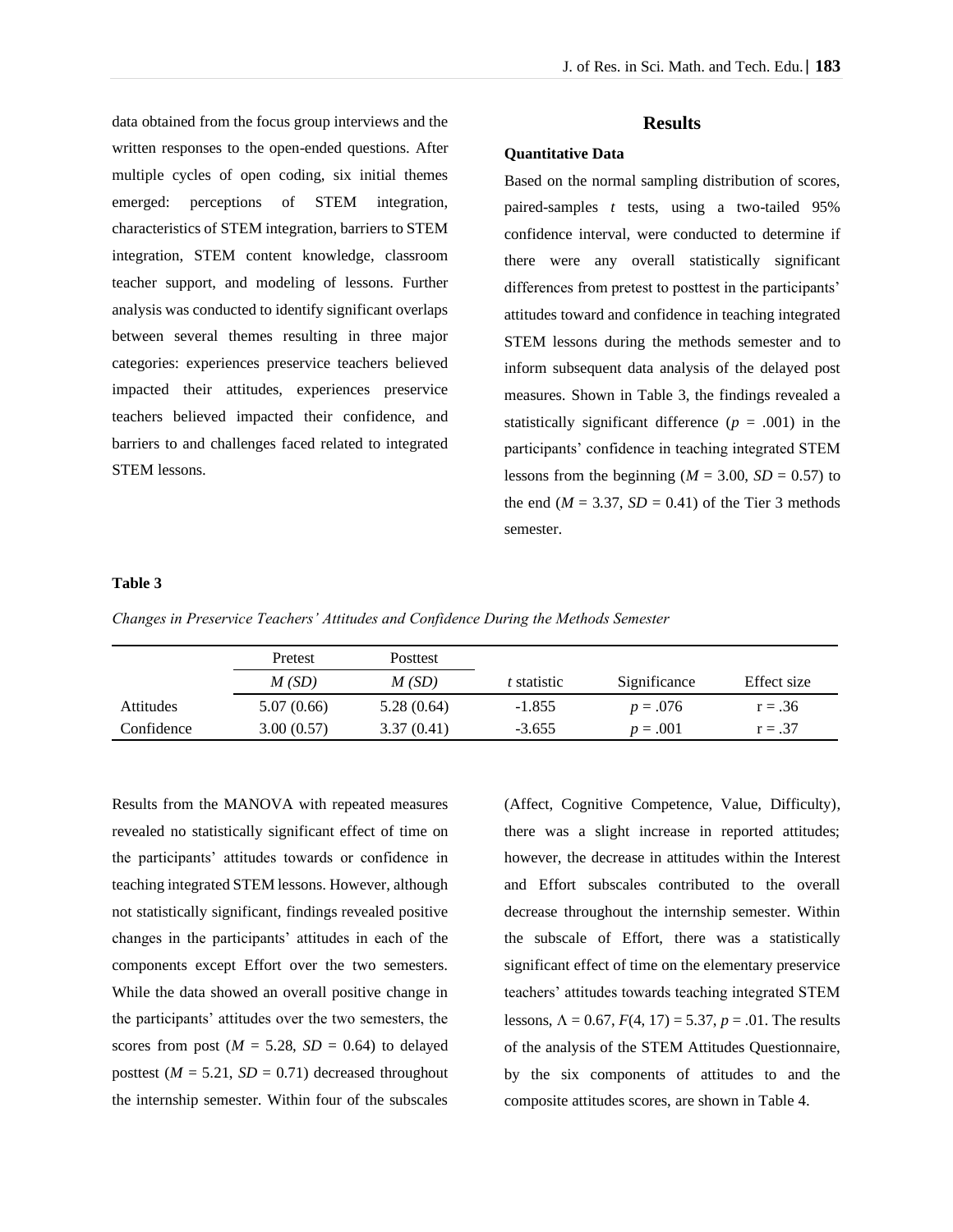# **Table 4**

|                             | Pretest    | Posttest   | <b>Delayed Posttest</b> |
|-----------------------------|------------|------------|-------------------------|
| Component                   | M(SD)      | M(SD)      | M(SD)                   |
| Affect                      | 4.53(1.17) | 5.13(1.07) | 5.15(1.18)              |
| <b>Cognitive Competence</b> | 4.96(1.00) | 5.17(0.99) | 5.39(0.87)              |
| Value                       | 5.44(0.92) | 5.66(0.71) | 5.68(0.89)              |
| Difficulty                  | 3.33(0.79) | 3.49(0.74) | 3.57(0.96)              |
| Interest                    | 5.85(0.89) | 6.03(0.68) | 5.93(0.82)              |
| Effort                      | 6.28(0.61) | 6.21(0.62) | 5.70(0.90)              |
| Composite                   | 5.07(0.66) | 5.28(0.64) | 5.21(0.71)              |

*Changes in Preservice Teachers' Attitudes Toward Teaching Integrated STEM Lessons* 

The results of analysis of the STEM Confidence Questionnaire by the factors of confidence in teaching integrated STEM lessons and the overall confidence scores revealed positive changes in the participants' confidence in all of the factors over the two semesters,

as shown in Table 5. Although a positive change in the participants' confidence over the two semesters was revealed, the overall confidence scores from post  $(M =$ 3.37, *SD* = 0.41) to delayed posttest ( $M = 3.30$ , *SD* = 0.48) decreased throughout the internship semester.

## **Table 5**

*Changes in Preservice Teachers' Confidence in Teaching Integrated STEM Lessons* 

|          | Pretest    | Posttest   | <b>Delayed Posttest</b> |
|----------|------------|------------|-------------------------|
| Factor   | M(SD)      | M(SD)      | M(SD)                   |
| Social   | 3.02(0.57) | 3.27(0.39) | 3.28(0.48)              |
| Personal | 2.86(0.57) | 3.34(0.50) | 3.29(0.48)              |
| Material | 3.14(0.66) | 3.49(0.47) | 3.41(0.58)              |
| Overall  | 3.00(0.57) | 3.37(0.41) | 3.30(0.48)              |

## **Qualitative Data**

Qualitative data analysis revealed factors associated with the participants' integrated STEM experiences related to three major themes: experiences preservice teachers believed impacted their attitudes, experiences preservice teachers believed impacted their confidence, and barriers to and challenges faced during implementation of integrated STEM lessons. The first two themes represent those aspects of preparation and experiences that the preservice

teachers believed impacted their attitudes and confidence. Several responses indicated positive changes in attitudes toward teaching integrated STEM lessons: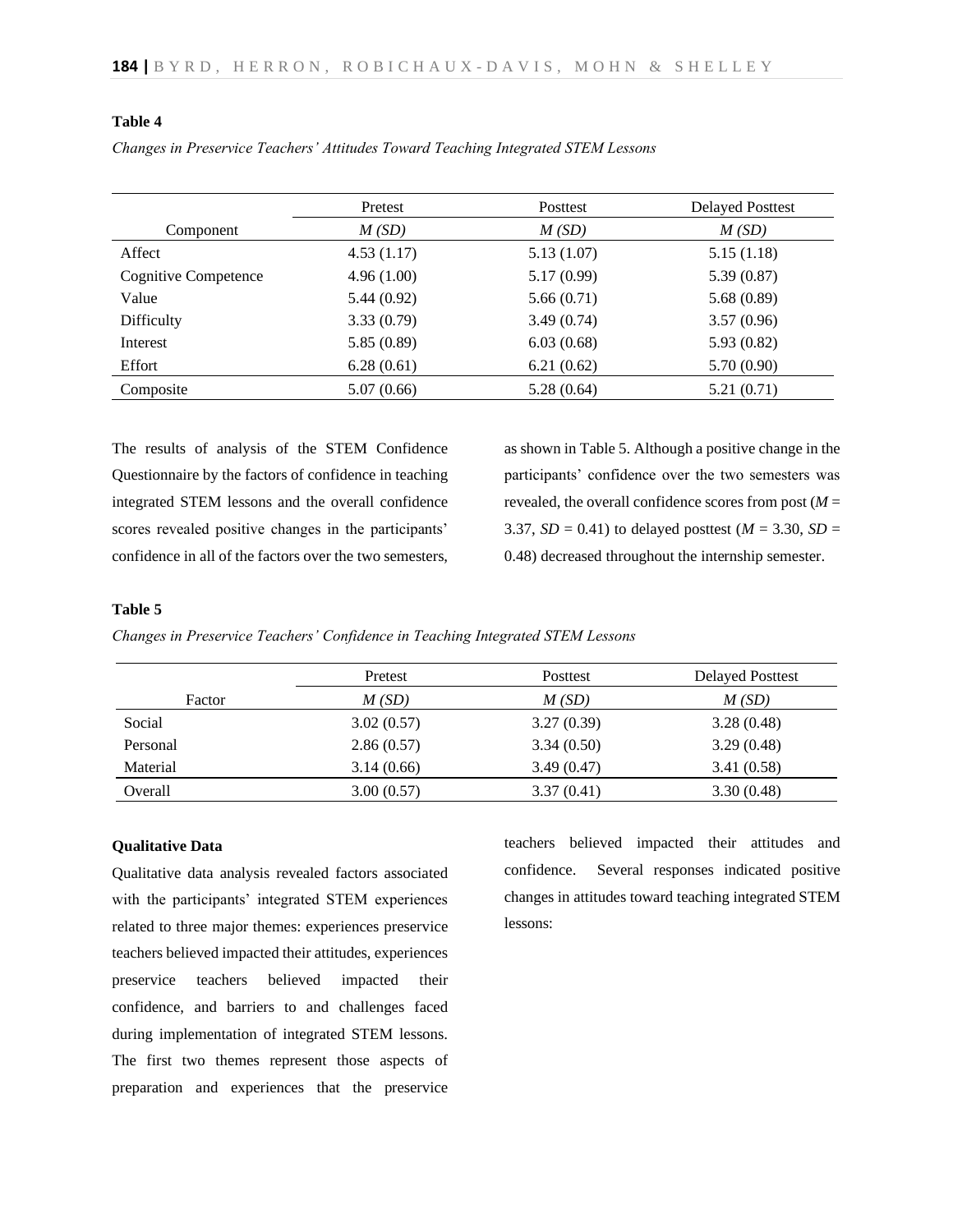I see how it can help students truly understand how to learn and show them why we need to know things. Many students ask, "Why do I need to know this?", and by having them see how science and math intertwines, the students will understand why we need both science and math.

Some responses spoke to the influence of integrated STEM experiences on student learning such as, "My attitude towards STEM has improved greatly after witnessing the way it changes student learning… they see how it makes the real-life connection and purpose," and, "I know not every lesson will be suitable for integration, but utilizing STEM integration can create deeper conceptual understandings of the lessons." Others reflected on how integration of STEM concepts seems work intensive, though worthwhile:

My attitude toward teaching STEM lessons has changed over the Tier 3 and 4 semesters. I learned that it takes strong discipline to understand concepts and the procedure on how I would teach the students. It is a lot of work but very rewarding to student learning!

The participants also described experiences over the two semesters that positively influenced their confidence in teaching integrated STEM lessons. During the methods courses, the participants attributed the increase in their knowledge of and confidence in planning and teaching integrated STEM lessons to the faculty's modeling of co-taught integrated lessons, with comments such as, "I think every day seeing it modeled. Y'all consistently even when you're teaching a lesson and not necessarily, you're like, 'Oh but in a classroom you could do this.'" As the opportunities to teach integrated STEM lessons increased, the participants were able to gain more confidence stating, "I feel more confident and excited to teach them (STEM lessons) in Tier 4 (internship) because I have observed and taught more STEM lessons," and, "Experience in the classroom has created a greater confidence in my skills; the CT I was fortunate to be with were wonderful resources for me to learn from." Overall, increased confidence was reflected in responses such as, "It has changed tremendously. I am less intimidated by STEM," and, "At the beginning, I was very intimidated by trying to pull in math, but now I am much more confident; it was a lot easier now than it was at the beginning." A sense of excitement in actualizing STEM integration was also conveyed in comments such as, "After being in my methods classes, seeing it taught, and teaching it myself, I feel excited about teaching integrated STEM lessons."

Barriers and challenges related to the difficulty and implementation of integrated STEM lessons were identified including a lack of resources, teacher support, and time. Responses such as, "I have been able to teach some integrated lessons but not many due to available and affordable resources," and, "No access to supplies," provided evidence of the material barriers participants faced in teaching integrated STEM lessons. Participants also faced challenges in planning integrated lessons due to the lack of STEM curricula and the misalignment of the mathematics and science content standards in the pacing guide as noted by comments such as, "Standards did not align for both math and science to produce a STEM lesson," and, "There's a little bit more work in the sense that you've got to figure out what will connect and where to thoroughly teach it."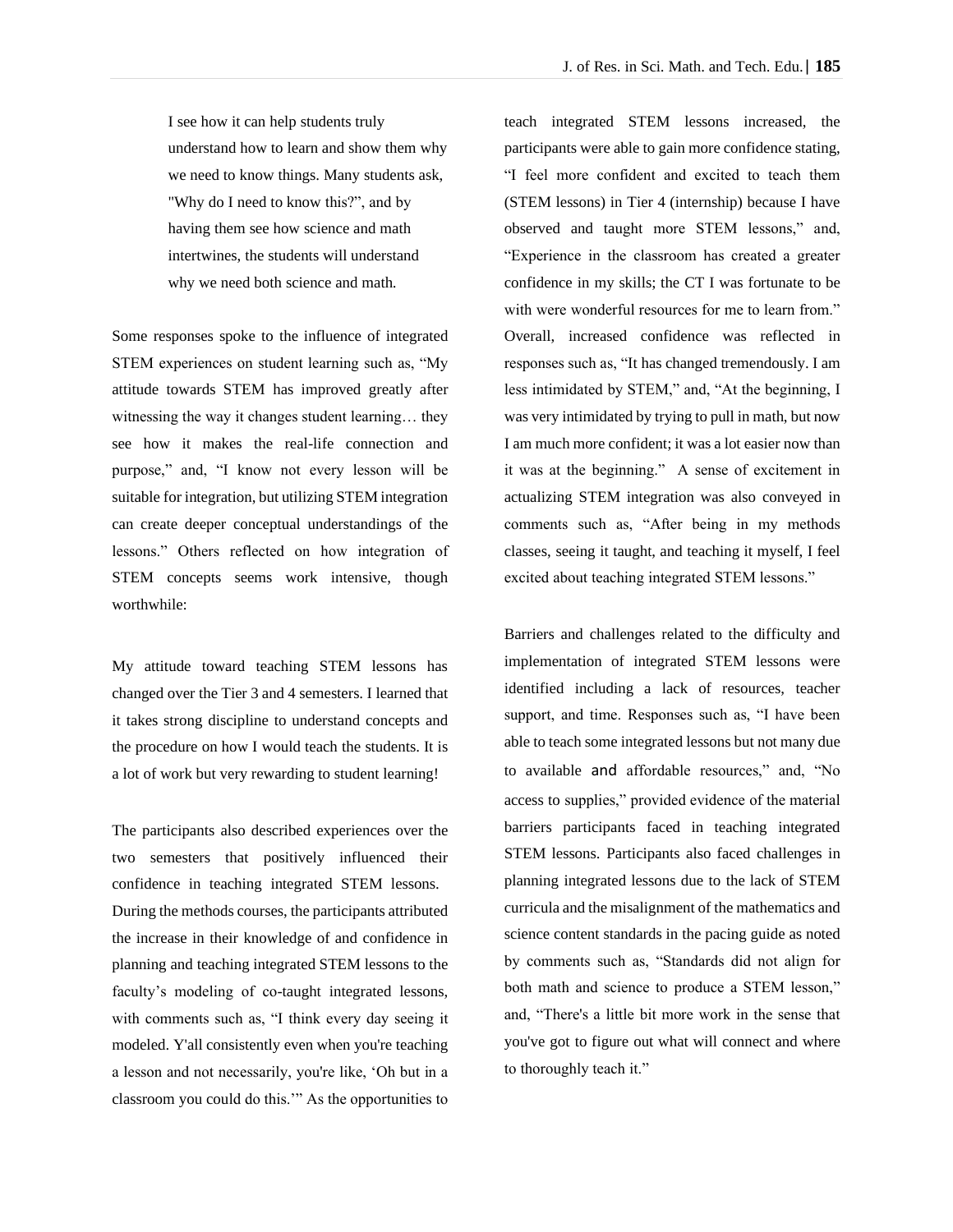A lack of teacher support in the field placement also contributed to the difficulty in implementing integrated STEM lessons:

> There is not a teacher at my school (that I am aware of) who is teaching any kind of STEM or integrated lesson. I feel it would be very difficult to do this without getting backlash from my fellow grade level teachers.

Other responses including, "There were not many opportunities to do integrated lessons in the secondgrade classroom I was in because the cooperating teacher did not want to focus on science and social studies" were indicative of the lack of teacher support in the classroom.

The participants expressed additional concerns about the time demands of planning STEM instruction given the workload associated with other content areas, as well as the time in the classroom needed to effectively implement the lessons. "It takes so much time to plan," and, "You're only there two days a week...the time is hard" spoke to the demands of extra time needed to plan integrated lessons. Additionally, comments such as, "Some of the activities I couldn't even do because there was no time," and, "There hasn't been much opportunity to teach STEM lessons" were indicative of the factors hindering the sustainability of preservice teachers implementing integrated STEM lessons.

#### **Discussions**

The findings of this study illuminate experiences that impacted the participants' attitudes toward and confidence in planning and implementing integrated STEM lessons, as well as barriers to and challenges faced. Over the final two semesters of the program, an

increase in composite attitudes indicated improved changes in participants' attitudes toward teaching integrated STEM lessons prior to and completion of integrated mathematics and science methods of instruction courses. These findings are consistent with previous research suggesting that PST' attitudes toward STEM education were enhanced after participating in inquiry-based methods of instruction courses (Riegle-Crumb et al., 2015) and engaging in authentic integrated STEM teaching experiences (Thibaut et al., 2018). Participants' attitudes were also enhanced as they recognized the positive impact of integrated STEM lessons on student learning (Value subscale) resulting in deeper conceptual understanding of both the mathematics and science content (Navy & Kaya, 2020). However, while the data revealed an overall positive change in the participants' attitudes over the two semesters, attitudes decreased slightly at the completion of the internship semester. These results are consistent with Berlin and White (2012) as the elementary preservice teachers may have developed a more realistic understanding of integrating mathematics and science.

Thomas (2014) also found that a significant amount of variability in teachers' attitudes toward STEM education was predicted by several factors including school support, perceived practicality, financial support, and designated time for vertical and gradelevel alignment of the content standards to make the integration more authentic. As part of the requirements for the teacher preparation program, the participants in this study spent one half of their internship in a regular education classroom and the other half in a special education classroom. Thus, the opportunity to experience integrated STEM teaching and learning may have been limited based on the two placements.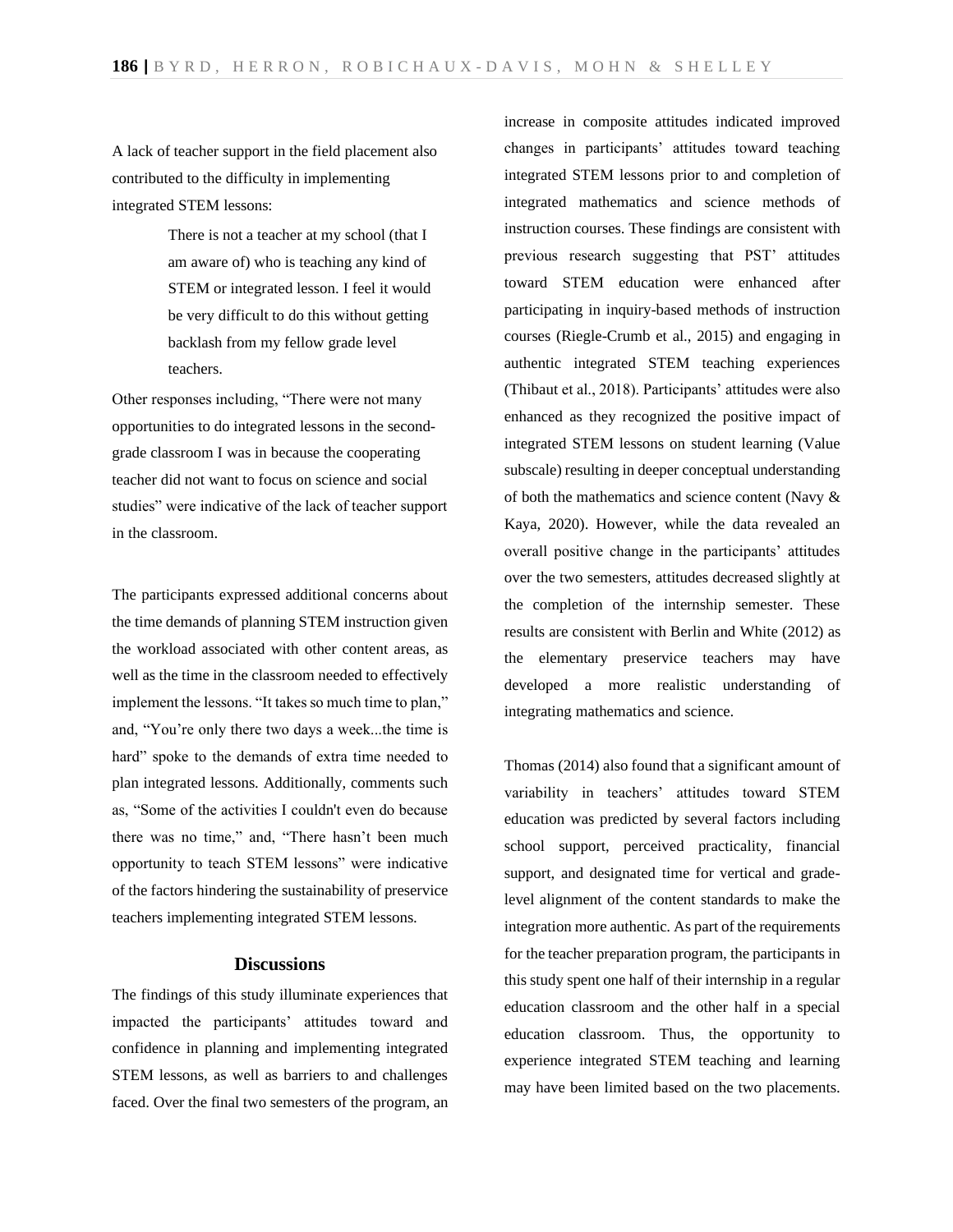As mentioned in the responses to one of the openended questions in this study, the participants who did not experience integrated STEM teaching did not have an opportunity for their attitudes to change during the internship semester.

Similarly, data revealed an overall increase in participants' confidence in teaching integrated STEM lessons over the final two semesters in the TPP. The qualitative data supported the quantitative results in that 83% of the participants reported increases in overall confidence to teach integrated STEM lessons over the two semesters. The participants' confidence in teaching integrated STEM lessons increased with each new opportunity to plan and teach integrated lessons in the classroom. Many were intimidated by integrated STEM teaching at the beginning of the Tier 3 semester but gained more confidence as their time in the elementary classroom increased significantly during the internship (Tier 4) semester. These results were supported by previous findings that teachers' self-efficacy is significantly improved through personal mastery experiences including cycles of implementation of and reflection on integrated STEM lessons (Bandura, 1978; Kelley et al., 2020). Furthermore, embedding integrated mathematics and science teaching in the methods of instruction courses may lead to an increase in PST' self-efficacy in teaching meaningful STEM lessons in the classroom (Frykholm & Glasson, 2005; Riegle-Crumb et al., 2015).

While the elementary preservice teachers reported positive attitudes toward and fairly high levels of confidence in teaching mathematics and science in an integrated STEM framework, responses to the openended questions revealed specific barriers to effective planning and implementation of integrated STEM lessons. During the Tier 3 semester, the participants had multiple opportunities to plan, revise, and reflect on their individual and team integrated mathematics and science lessons with the program faculty, their peers, and their cooperating teachers. As the three-day integrated STEM learning segment was a required component of the methods courses, planning these lessons was a priority of the participants, as well as supported by the cooperating teachers. Unfortunately, during the internship semester, there was no required integrated STEM lesson component. As supported by previous research, the participants recognized an emphasis on numeracy and literacy in the elementary classroom, which left limited time to teach science or integrated STEM lessons and was reflected by the decrease in time teaching STEM-related disciplines (Nadelson et al., 2013; NAE & NRC, 2014).

As revealed in related studies, the participants also recognized the immense discipline and work (Effort subscale), it takes to plan and implement effective integrated mathematics and science lessons (Berlin & White, 2012). During both semesters, the perceived difficulty (Difficulty subscale) in planning integrated lessons was attributed to the misalignment of mathematics and science content standards based on the local school district's pacing guides, supporting the need for the mathematics and science curriculum to be aligned and coherent to ensure STEM education is implemented in the classroom (Johnson et al., 2021; Moore & Smith, 2014). Furthermore, due to state highstakes testing that occurred during the internship semester, the participants were not encouraged or supported to teach integrated lessons as the tests were designed with mathematics and science segregated into content-specific knowledge (Moore & Smith,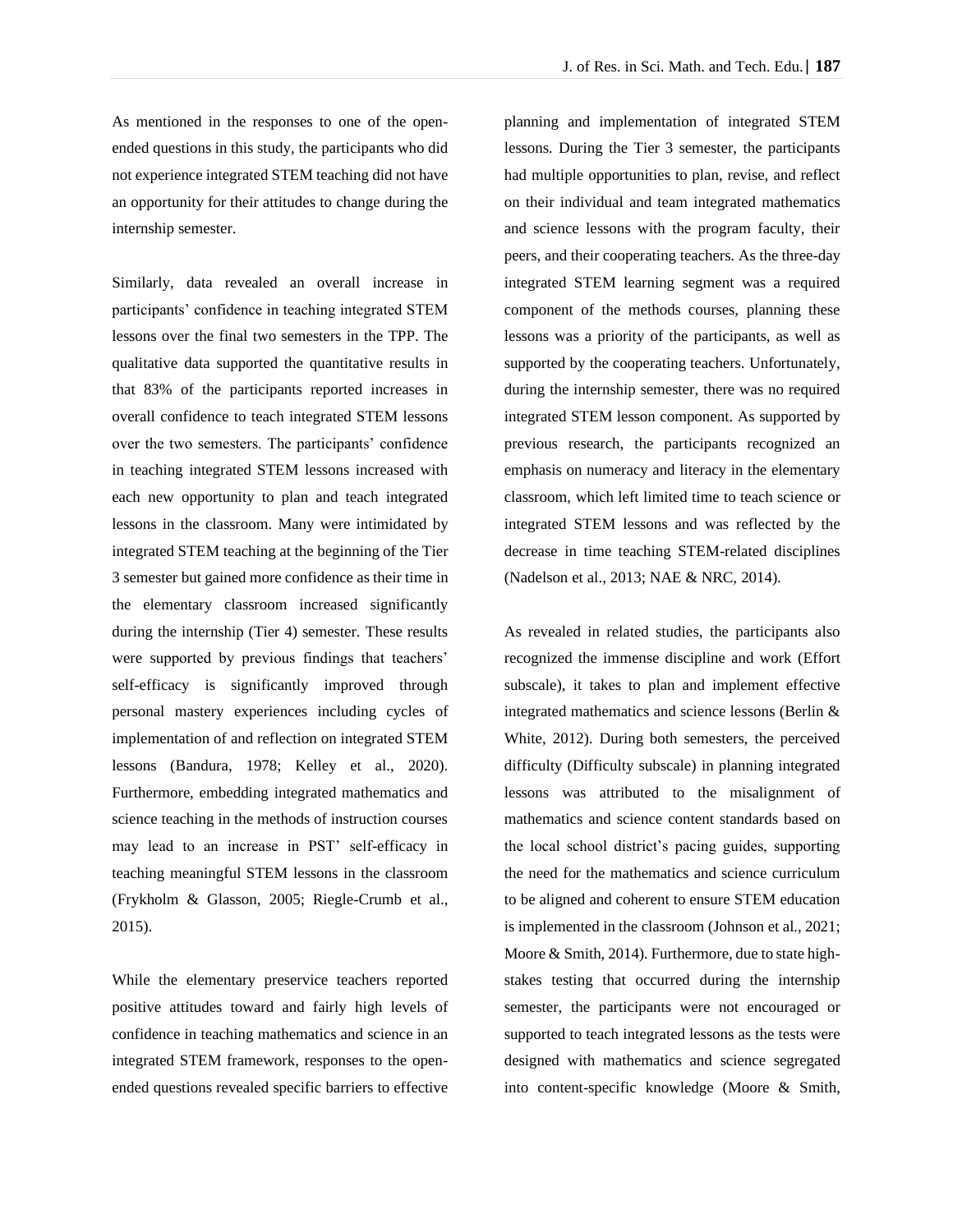2014). These findings support research that suggests a need for TPP to include STEM education in their coursework and to also provide field placements with teachers who are dedicated to integrated STEM education and supportive of PST in their planning and implementation of such lessons. In such classrooms, PST would have the opportunity to observe, plan, and implement effective and authentic STEM lessons leading to the implementation of the STEM practices in their future classrooms (Kurup et al., 2017; Radloff & Guzey, 2017).

# **Conclusion and Limitations**

In this study, several key issues have been highlighted that warrant consideration by the numerous stakeholders of STEM education. Within TPP, providing PST with meaningful experiences as a learner and educator in integrated STEM methods courses, may positively influence their attitudes toward and confidence in promoting STEM education in the elementary classroom (Johnson et al., 2021, Corlu et al., 2015). Additionally, increasing the quantity and quality of the STEM content coursework required may lead to PST who are better equipped to understand and interpret the content and practice standards, increasing their ability to integrate the mathematics and science standards and create authentic learning experiences (Pimthong & Williams, 2021; Radloff & Guzey, 2017). Results also have important implications at the school and district levels. Field placements with teachers that modeled integrated STEM lessons and collaboratively planned STEM lessons with the PST led to enhanced attitudes toward and greater confidence in teaching STEM lessons. Thus, a strong partnership with schools, placing PST in classrooms where integrated STEM lessons are prevalent, is vital to the development of positive attitudes and self-efficacy toward

implementing STEM education (Kurup et al., 2017; Thibaut et al., 2018).

Future studies are warranted to add to the existing body of research including an exploration of the relationship between the attitudes towards STEM education of the PST and those of their cooperating teachers. Results of this research could lead to field placements with experienced and supportive teachers that value and implement integrated STEM lessons providing PST more opportunities to plan and implement effective STEM integrated lessons. Additionally, investigating the content of an integrated STEM methods of instruction course may assist in identifying appropriate textbooks, as well as other STEM resources that should be included in such courses, assisting TPP with program course additions and possible redesign.

Although this research contributed to the literature surrounding the need for improving the preparation of teachers to teach integrated STEM lessons, some limitations were identified. One limitation was the use of a small convenience sample consisting of minimally diverse participants. Although this research contributed to the gap in the literature surrounding the need for improving methodological coursework that best prepares teachers to teach integrated STEM lessons, some limitations were identified. One limitation was the use of a small convenience sample  $(N = 24)$  consisting of minimally diverse participants. All 24 participants who completed the questionnaires were female elementary preservice teachers (1 African American and 23 Caucasian). Also, the focus group participants were all Caucasian female students. Furthermore, the participants were from a single university, which may have limited the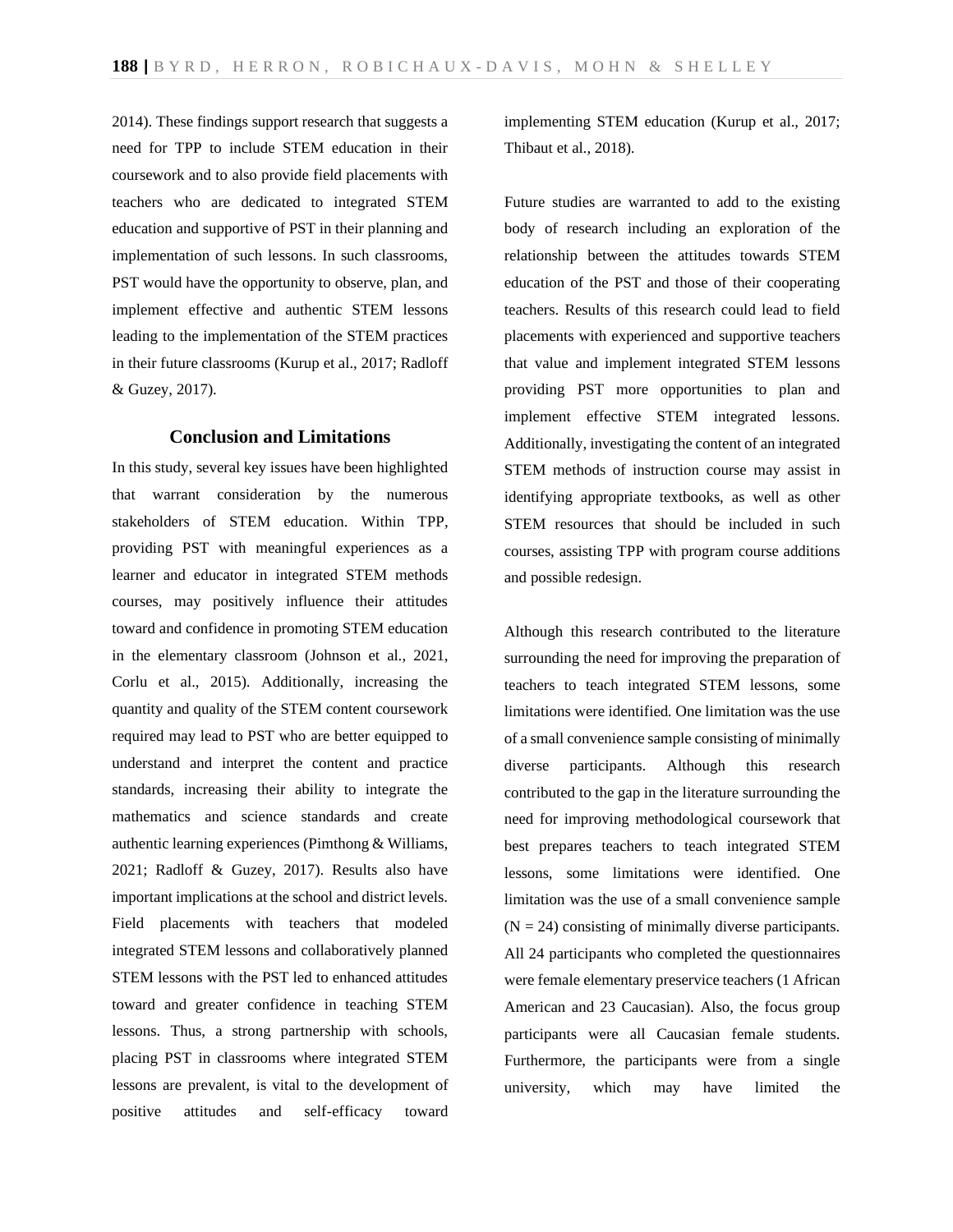generalizability of the findings. The university in which the study was conducted prepares K-6 teachers to teach in both regular classrooms and special education classrooms, leading to dual certification in both areas. The time that the preservice teachers spend in the elementary classroom and the methods of instruction coursework that they complete is divided between regular education and special education. Other universities may have different types of teacher preparation programs, specifically those that focus only on the regular education classroom. Elementary preservice teachers completing programs at other universities would likely have different experiences within the elementary classroom field experience and university coursework.

Another limitation was the reliability of two of the components of the STEM Attitudes Questionnaire that was adapted from the SATS-36 (Schau, 2003a). This questionnaire relied heavily on negatively worded items. When completing the STEM Attitudes Questionnaire, participants may have missed the presence of a negative term or may have been confused resulting in difficulty with interpreting items. Furthermore, the use of two different procedures for

the administration of the pre-, post-, and delayed postquestionnaires may have limited the study. The participants completed the pre- and postquestionnaires in a classroom on the university campus during a regularly scheduled class meeting. The participants completed the delayed postquestionnaire through an emailed link to both questionnaires.

Research has shown that the implementation of integrated STEM education at all levels prepares students for the global economy of the  $21<sup>st</sup>$ -century (Epstein & Miller, 2011; PCAST, 2010). Integrated approaches pique student interests in and motivation for learning STEM subjects, which will hopefully lead to more students choosing STEM careers. Future teachers need to develop the necessary skills, attitudes, and confidence to incorporate integrated STEM learning experiences in their classrooms. Thus, adequate preparation for PST to teach integrated STEM content and implement practices of STEM fields as part of elementary TPP is imperative in developing 21<sup>st</sup>-century competencies in all K-12 students.

## **References**

Achieve. (2012). *Next generation science standards*[. www.nextgenscience.org](http://www.nextgenscience.org/)

- Ajzen, I., & Fishbein, M. (1980). *Understanding attitudes and predicting social behavior.* Prentice-Hall.
- Al Orime, S., & Ambusaidi, A. (2011). The impact of using the integration approach between science and mathematics on acquiring the skills for solving scientific problems for fourth grade students. *Journal of Turkish Science Education, 8*(2), 9-23.
- Bandura, A. (1978). Self-efficacy: Toward a unifying theory of behavioral change. *Advances in Behavior Research and Therapy, 1*(4), 139-161. <https://www.sciencedirect.com/science/article/pii/0146640278900024>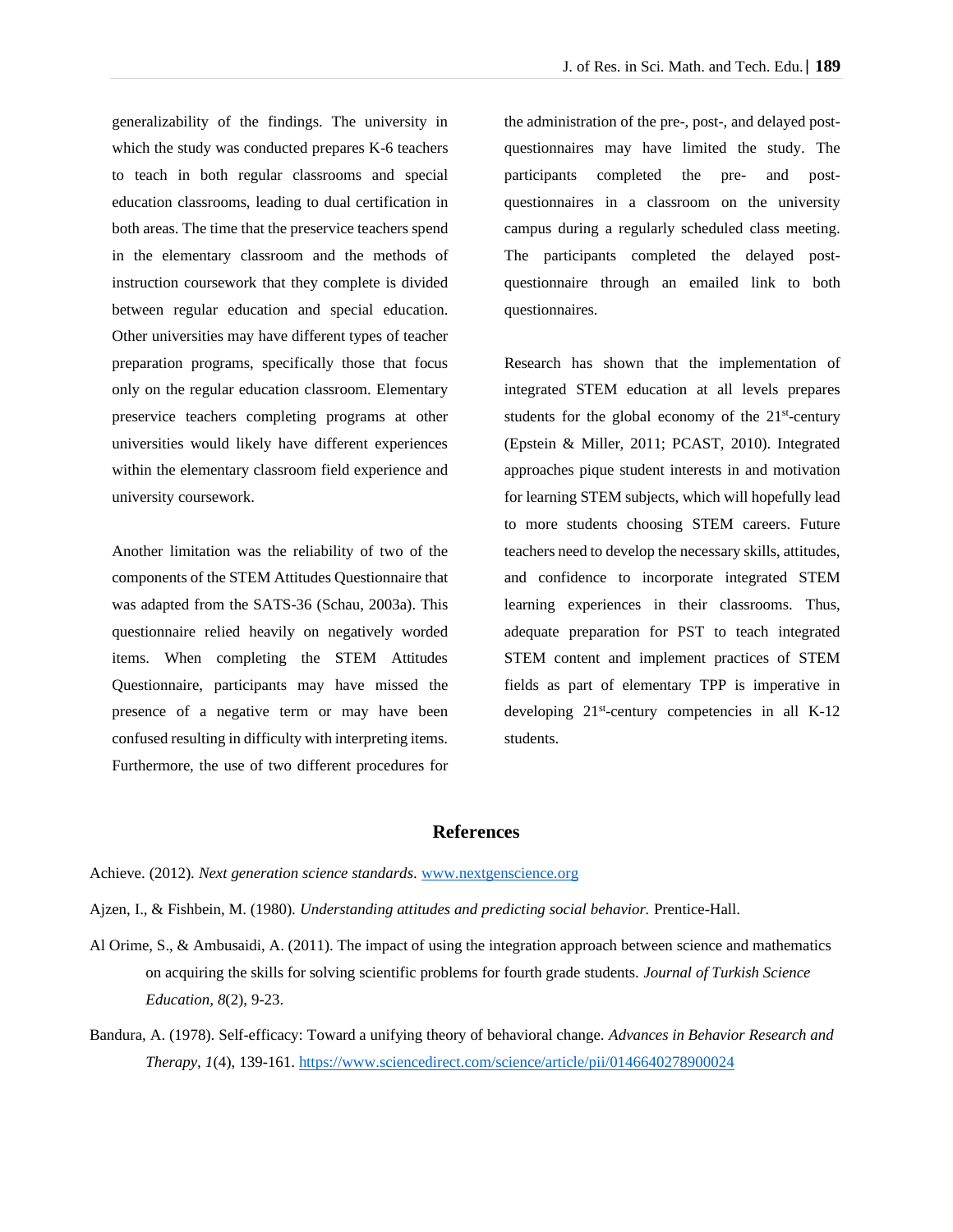- Barcelona, K. (2014). 21<sup>st</sup> Century curriculum change initiative: A focus on STEM education as an integrated approach to teaching and learning. *American Journal of Educational Research, 2*(10), 862-875. [http://doi:10.12691/education-2-10-4](about:blank)
- Berlin, D. F., & White, A. L. (2012). A longitudinal look at attitudes and perceptions related to the integration of mathematics, science, and technology education. *School Science and Mathematics, 112*(1), 20-30. DOI: 10.1111/j.1949-8594.2011.00111.x
- Bybee, R. W. (2013). *The case for STEM education: Challenges and opportunities.* NSTA press.
- Bybee, R. W., Taylor, J. A., Gardner, A., Van Scotter, P., Powell, J. C., Westbrook, A., & Landes, N. (2006). The BSCS 5E instructional model: Origins and effectiveness. *Colorado Springs, Co: BSCS*, *5*, 88-98.
- Corlu, M. S., Capraro, R. M., & Corlu, M. A. (2015). Investigating the mental readiness of pre-service teachers for integrated teaching. *International Online Journal of Educational Sciences, 7*(1), 17-28. <https://doi.org/10.15345/iojes.2015.01.002>
- Creswell, J. W., & Plano Clark, V. L. (2011). *Designing and conducting mixed method research* (2nd ed.). Sage Publishing.
- Cronbach, L. J. (1951). Coefficient alpha and the internal structure of tests. *psychometrika*, *16*(3), 297-334.
- Education Development Center. (1969). *Goals for the correlation of elementary science and mathematics*. Houghton Mifflin.
- Epstein, D., & Miller, R. T. (2011). Slow off the mark: Elementary school teachers and the crisis in science, technology, engineering, and math education. *Center for American Progress*, *77*(1), 4–10.
- Faul, F., Erdfelder, E., Buchner, A., & Lang, A. G. (2013). G\*Power Version 3.1.7 [computer software]. Uiversität Kiel, Germany.
- Frykholm, J., & Glasson, G. (2005). Connecting science and mathematics instruction: Pedagogical context knowledge for teachers. *School Science and Mathematics,105*(3), 127-141. https://doi.org/10.1111/j.1949- 8594.2005.tb18047.x
- Furner, J. M., & Kumar, D.D. (2007). The mathematics and science integration argument: A stand for teacher education. *Eurasia Journal of Mathematics, Science & Technology Education, 3*(3), 185-189. <http://citeseerx.ist.psu.edu/viewdoc/download?doi=10.1.1.86.8362&rep=rep1&type=pdf>
- Glasser, B., & Strauss, A. (1967). *The discovery of grounded theory*. Aldine.
- Hair, J. F., Black, W. C., Babin, B. J., & Anderson, R. E. (2010). *Multivariate data analysis* (7th ed.) Prentice Hall.
- Huntley, M. A. (1998). Design and implementation of a framework for defining integrated mathematics and science education. *School Science and Mathematics, 98*, 320-327. doi[:10.1111/j.1949-8594.1998.tb17427.x](https://doi.org/10.1111/j.1949-8594.1998.tb17427.x)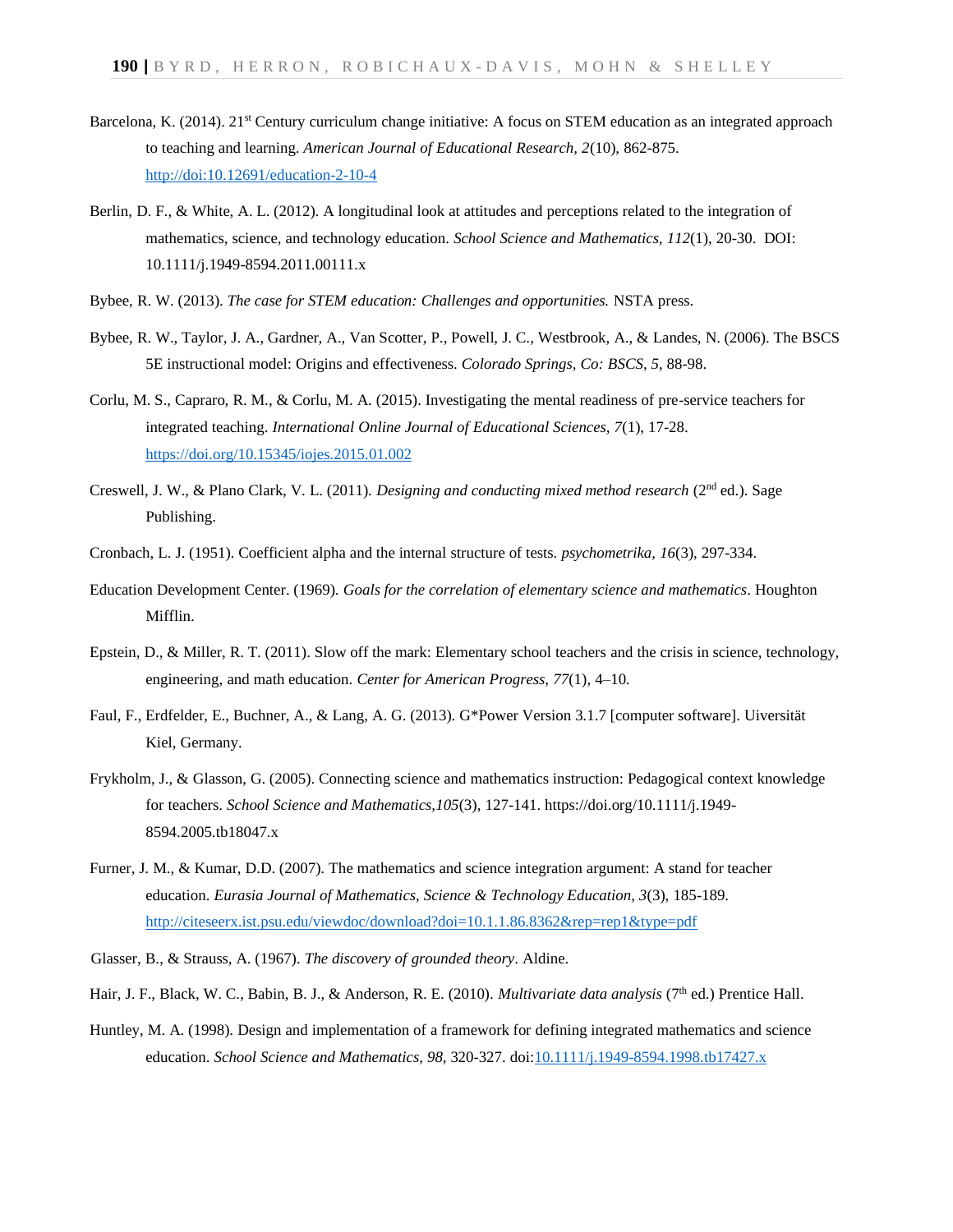- Johnson, B., & Christensen, L. (2008). *Educational research: Quantitative, qualitative, and mixed approaches.* Sage Publications.
- Johnson, T. M., Byrd, K. O., & Allison, E. R. (2021). The impact of integrated STEM modeling on elementary preservice teachers' self‐efficacy for integrated STEM instruction: A co‐teaching approach. *School Science and Mathematics*, *121*(1), 25-35. **<https://doi.org/10.1111/ssm.12443>**
- Kelley, T. R., Knowles, J. G., Holland, J. D., & Han, J. (2020). Increasing high school teachers' self-efficacy for integrated STEM instruction through a collaborative community of practice. *International Journal of STEM Education, 7*(1), 1-13.
- Kermani, H., & Aldemir, J. (2015) Preparing children for success: Integrating science, math, and technology in early childhood classroom. *Early Child Development and Care, 185*(9), 1504-1527. <http://dx.doi.org/10.1080/03004430.2015.1007371>
- Kurup, P. M., Brown, M., Powell, G., & Li, X. (2017). Future primary teachers' beliefs, understandings and intentions to teach STEM. *IAFOR Journal of Education, 5*(SI), 161-177[. https://doi.org/10.22492/ije.5.si.07](https://doi.org/10.22492/ije.5.si.07)
- Maher, P. A., Bailey, J. M., Etheridge, D. A., & Warby, D. B. (2013). Preservice teachers' beliefs and confidence after working with STEM faculty mentors: An exploratory study. *Teacher Education and Practice, 26*(2), 266-284.
- Mobley, M. C. (2015). *Development of the SETIS instrument to measure teachers' self-efficacy to teach science in an integrated STEM framework* [Doctoral Dissertation, The University of Tennessee]. The University of Tennessee Digital Archive. [http://trace.tennessee.edu/utk\\_graddiss/3354/](http://trace.tennessee.edu/utk_graddiss/3354/)
- Moore, T. J., & Smith, K. A. (2014). Advancing the state of the art of STEM integration. *Journal of STEM Education: Innovations & Research*, *15*(1), 5-10.
- Nadelson, L. S., Callahan, J., Pyke, P., Hay, A., Dance, M., & Pfiester, J. (2013). Teacher STEM perception and preparation: Inquiry-based STEM professional development for elementary teachers. *The Journal of Educational Research, 106,* 157-168. doi:10.1080/00220671.2012.667014
- National Academy of Engineering and National Research Council [NAE & NRC]. (2014). *STEM integration in K-12 education: Status, prospects, and an agenda for research*. Washington, D.C.: National Academies Press.
- National Council of Teachers of Mathematics. (2014). *Principles to actions: Ensuring mathematical success for all.*  Author.
- National Governors Association Center for Best Practices & Council of Chief State School Officers. (2010). *Common core state standards for mathematics.* [http://www.corestandards.org/wp-content/uploads/Math\\_Standards1.pdf](http://www.corestandards.org/wp-content/uploads/Math_Standards1.pdf)
- Navy, S. L., & Kaya, F. (2020). PBL as a pedagogical approach for integrated STEM: Evidence from prospective teachers. *School Science and Mathematics, 120*(5), 285-296. DOI: 10.1111/ssm.12408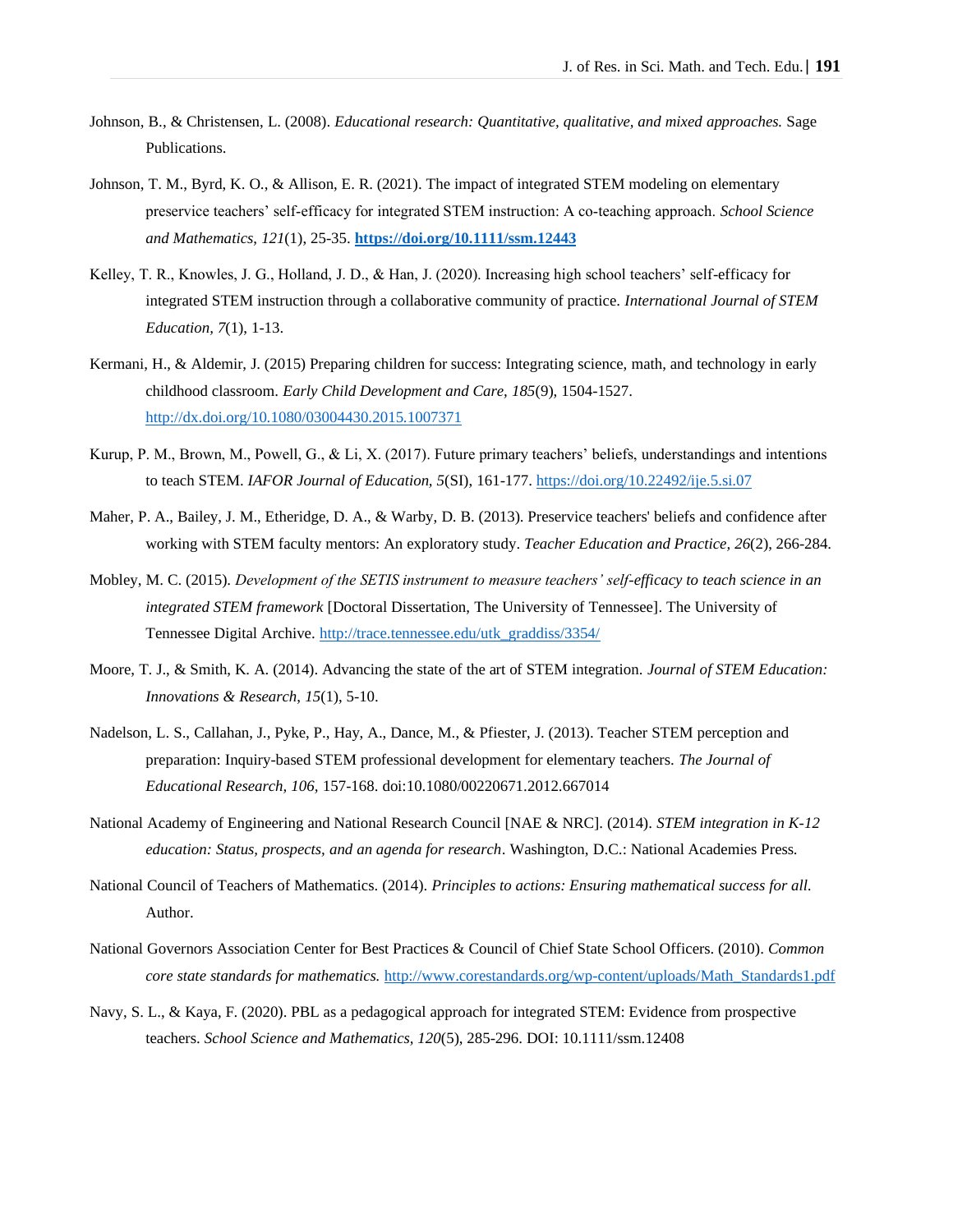- Nolan, M. M., Beran, T., & Hecker, K. G. (2012). Surveys assessing students' attitudes toward statistics: A systematic review of validity and reliability. *Statistics Education Research Journal*, *11*(2). <https://doi.org/10.52041/serj.v11i2.333>
- Pimthong, P., & Williams, P. J. (2021). Methods course for primary level STEM preservice teachers: Constructing integrated STEM teaching. *Eurasia Journal of Mathematics, Science and Technology Education, 17*(8), 1-14. <https://doi.org/10.29333/ejmste/11113>
- President's Council of Advisors on Science and Technology. (2010). *Prepare and inspire: K-12 education in science, technology, engineering, and math (STEM) for America's future: Executive report.* Executive Office of the President.
- Radloff, J., & Guzey, S. (2017). Investigating changes in preservice teachers' conceptions of STEM education following video analysis and reflection. *School Science and Mathematics*, *117*(3-4), 158-167. [http://doi:10.1111/ssm.12218](about:blank)
- Ramirez, C., Schau, C., & Emmioglu, E. (2012). The importance of attitudes in statistics education. *Statistics Education Research Journal*, *11*(2), 57-71. <https://doi.org/10.52041/serj.v11i2.329>
- Riegle-Crumb, C., Morton, K., Moore, C., Chimonidou, A., Labrake, C., & Kopp, S. (2015). Do inquiring minds have positive attitudes? The science education of preservice elementary teachers. *Science Education, 99*(5), 819– 836[. http://doi:10.1002/sce.21177](about:blank)
- Schau, C. (2003a). Survey of Attitudes Toward Statistics (SATS-36). [http://evaluationandstatistics.com](http://evaluationandstatistics.com/)
- Shulman, L. S. (1986). Those who understand: Knowledge growth in teaching. *Educational Researcher*, *15*(2), 4-14.
- Thibaut, L., Knipprath, H., Dehaene, W., & Depaepe, F. (2018). The influence of teachers' attitudes and school context on instructional practices in integrated STEM education. *Teaching and Teacher Education, 71*, 190-205. <https://doi.org/10.1016/j.tate.2017.12.014>
- Thomas, T. A. (2014). *Elementary teachers' receptivity to integrated science, technology, engineering, and mathematics (STEM) education in the elementary grades. (Publication No. 3625770) [Doctoral Dissertation,* University of Nevada]. ProQuest Dissertations and Theses Global.
- Tschannen-Moran, M., & Hoy, A. W. (2001). Teacher efficacy: Capturing an elusive construct. *Teaching and Teacher Education*, *17*(7), 783-805[. https://doi.org/10.1016/S0742-051X\(01\)00036-1](https://doi.org/10.1016/S0742-051X(01)00036-1)

#### **Corresponding Author Contact Information:**

**Author name**: Kelly Overby Byrd **Department**: Leadership and Teacher Education **University, Country**: University of South Alabama, USA **Email**: kbyrd@southalabama.edu